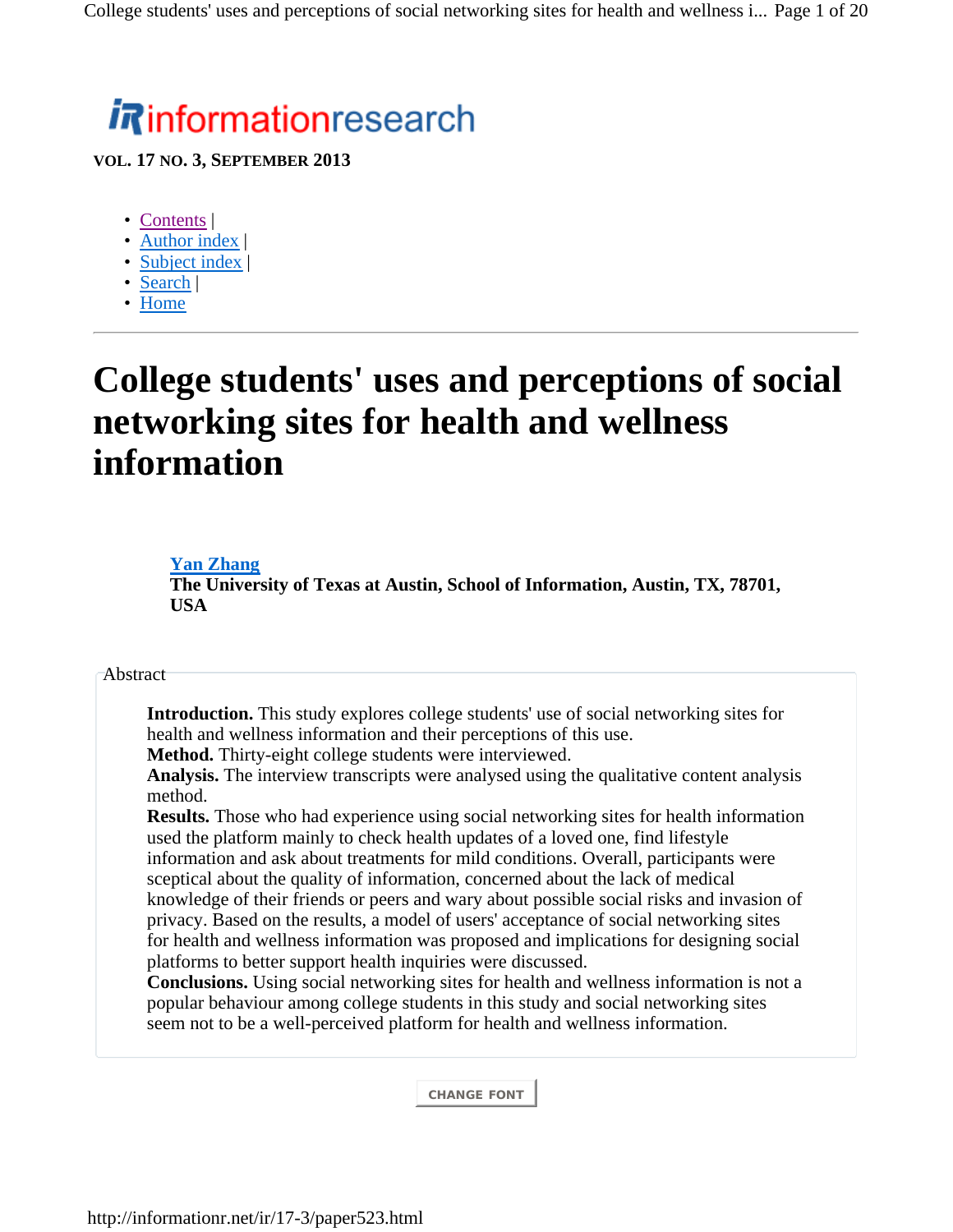# **Introduction**

Community-based social media, characterized by its ability to support information sharing and collaboration between individuals, is imposing more and more significant influence on people's daily information seeking and decision making. Unsurprisingly, the impact of social media has extended to the health care domain, as consumers seeking health information online have begun to share their experiences and knowledge (Scanfeld, *et al.* 2010; Wicks *et al.* 2010 ). Numerous studies on consumers' communication and information behaviour in various online communities, mostly listserv, bulletin boards, Web forums and social question and answer sites, suggested that participation in these communities provides effective emotional and informational support to users (Preece 1998; Wing and Jeffery 1999), as well as helping them initiate and sustain behavioural changes (Bahr, *et al.* 2009; Korda and Itani 2011).

However, few studies explored the ways in which people use social networking sites, one of the most popular forms of social media, for health and wellness information (Morris *et al.*2011). According to a recent Pew report, as of May 2011, 65% of adult Internet users use a social networking site such as MySpace, Facebook, or LinkedIn, up from 29% in 2008. Social networking sites were also ranked as the third most used Web applications, second to e-mail and search engines (Madden &Zickuhr 2011). People's social networks have long been recognized as an important factor in shaping their lifestyle and health related behaviour (e.g., Christakis and Fowler 2007; Hoffman *et al.*2006). This network is also a major source of information and care when a person becomes ill (e.g., Smith and Christakis 2008). As a digital counterpart of the physical social network, social networking sites could offer users opportunities for improving personal health (Consolvo *et al.*2006; Morris *et al.*2011).

To gain an understanding of the potential of social networking sites in health promotion, it is necessary to know how users currently use social networking sites for health and wellness information. Human factors and human-computer interaction researchers postulated that users' use and interaction with a system is mediated by their perceptions or mental models of the system (Norman 1983). These perceptions impact users' understanding of the form, purpose and functions of a system (Norman 1983; Young 1983; Rouse and Morris 1986). Therefore, we also intend to examine users' perceptions of social networking sites in relation to health and wellness information to understand why users use, or do not use, social networking sites for health information.

Because of a lack of studies in this area, this study is exploratory in nature. Two research questions were proposed: (1) how do students use social networking sites for health and wellness related information? (2) What are their perceptions of this use? The participants of this study were a group of undergraduate students. They were chosen because they were major users of social networking sites, with more than 80% having an account with a social networking site (Madden and Zickuhr 2011). Member of this group are also heavy users (85% of the group) of the Web for health related information (Zickuhr 2010).

# **Related literature**

### **Social networking sites and health information seeking**

A substantial body of research has examined various forms of online health communities and support groups, such as listserv, bulletin boards and Web-based forums (Eysenbach *et al.*2004). These communities or groups are often organized around a particular health goal (e.g., weight loss) or a particular disease (e.g., diabetes). Participants, including patients, care-givers and sometimes health care professionals, seek or provide useful tips and offer or receive encouragement and success stories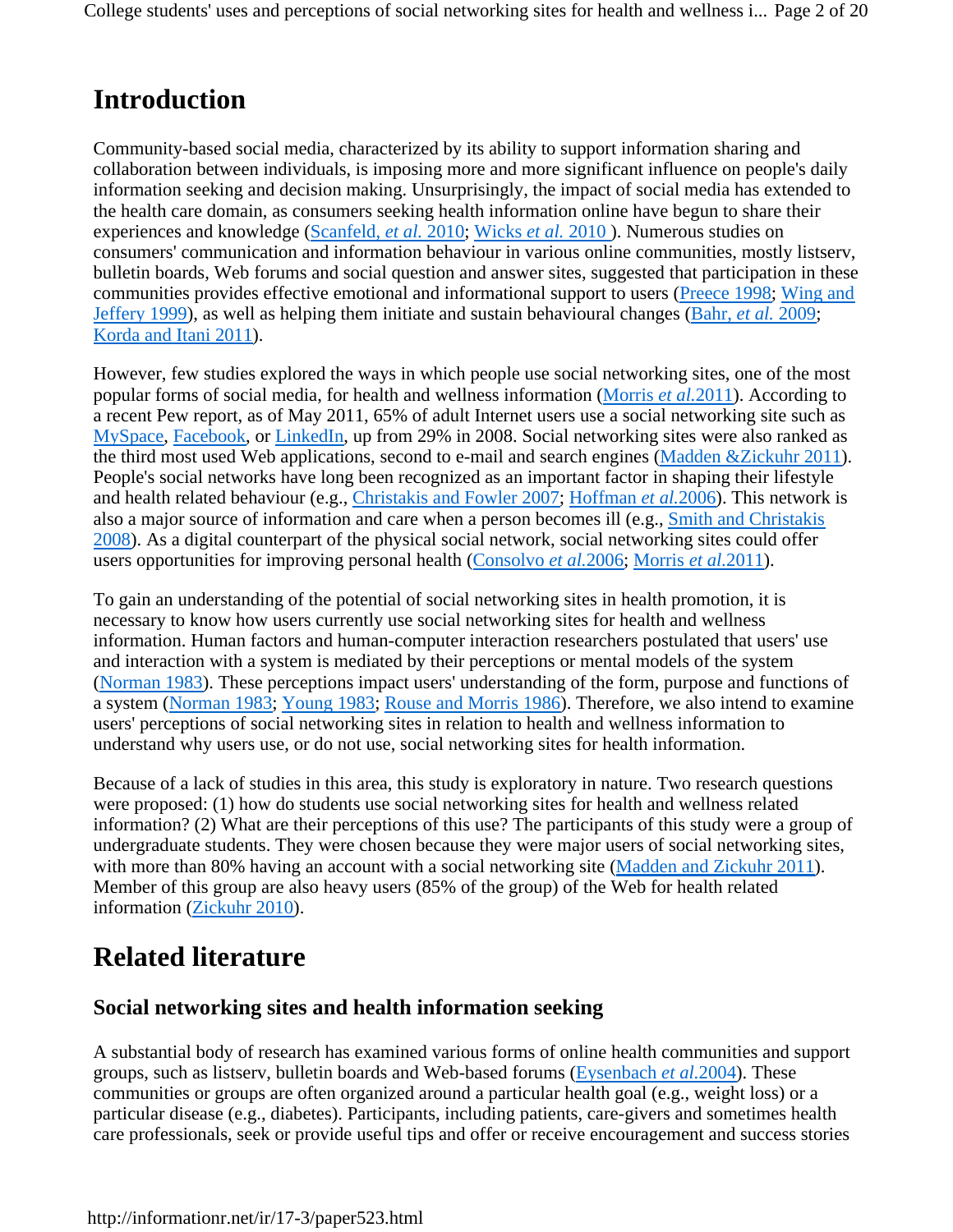College students' uses and perceptions of social networking sites for health and wellness i... Page 3 of 20

(Blank *et al.*2010; Ginossar 2008; Klemm, *et al.* 1998; Preece 1998). The clinical evidence concerning the effectiveness of the participation in these communities is lacking (Campbell, *et al.* 2004), but numerous studies provide qualitative accounts that participants often felt better informed, better motivated, better prepared to manage their illness and less lonely (Hwang *et al.*2010; Nambisan 2011).

Social networking sites are gaining popularity with a record number of users in various age groups (Madden and Zickuhr 2011). Social networking sites are Web-based services that allow individuals to post profile information, construct a list of *friends* and communicate with others using both synchronous and asynchronous messaging tools (Boyd and Ellison 2007). Different from more traditional online support groups, social networking sites are built upon a person's existing social ties (e.g., friends, family and acquaintances) and people come to the sites with many different purposes.

With their increasing popularity, social networking sites have influenced various aspects of the society and have been integrated into the daily lives of Web users (Lampe, *et al.* 2008). The impact of social networking sites is also reaching the health domain. People have begun using social networking sites for various health purposes. The recent Pew study, *The social life of health information*, (Fox 2011), reported that as of September 2010, about 20% of social networking site users had used the sites to follow friends' personal health experiences or updates; remember or memorialize other people who suffered from a particular health condition; get health information; raise money for or draw attention to a health related issue; post comments, queries, or information about health or medical matters; or start or join a health related group (Fox 2011). At the same time, many researchers and organizations suggest that online social networking sites, especially when the network includes people who knew each other personally, could be a compelling venue for health promotion and patient support (Fox 2010; Morris *et al.*2011, Skeels *et al.*2010).

Nevertheless, little is known about the phenomenon of using social networking sites for health and wellness purposes, such as when people would use social networking sites for this purpose, what information they look for, how they use this platform, why they choose it and what influence this use has on people's health behaviour. A recent study was performed to address some of these issues. By interviewing fourteen people who were using Facebook for the purpose of losing weight or managing Type II diabetes, Newman *et al.* (2011) found that users posted their exercises on Facebook through wall posts, became fans of particular weight loss online communities and added friends they knew from other online communities to their Facebook as a way to keep in touch and deepen the engagement with them. But overall, Facebook was not an effective venue for interacting for healthrelated matters. To maintain a positive identity of themselves as a healthy person in their network, users were selective about what to post on Facebook. For example, users post about their runs on Facebook but not their struggles, even though they contended that people who knew them personally as opposed to only through their online identity would provide better emotional support and accountability. Morris *et al.* (2010) found that less frequent users of Facebook or Twitter were more likely to ask health questions to their social networks and speculated that infrequent users might have a different understanding of the norms and etiquette on social networking sites.

### **Everyday life information seeking**

Everyday life information seeking refers to the information behaviour of an average person looking for information for non-occupational and non-school-related purposes (Savolainen 1995). Such information behaviour plays an important role in individuals' daily life and is constituted by two major modes of information seeking: (1) seeking problem-specific information; and (2) seeking orienting information. The former refers to the acquisition of information that is needed to solve individual problems and the latter refers to the acquisition of information concerning current events or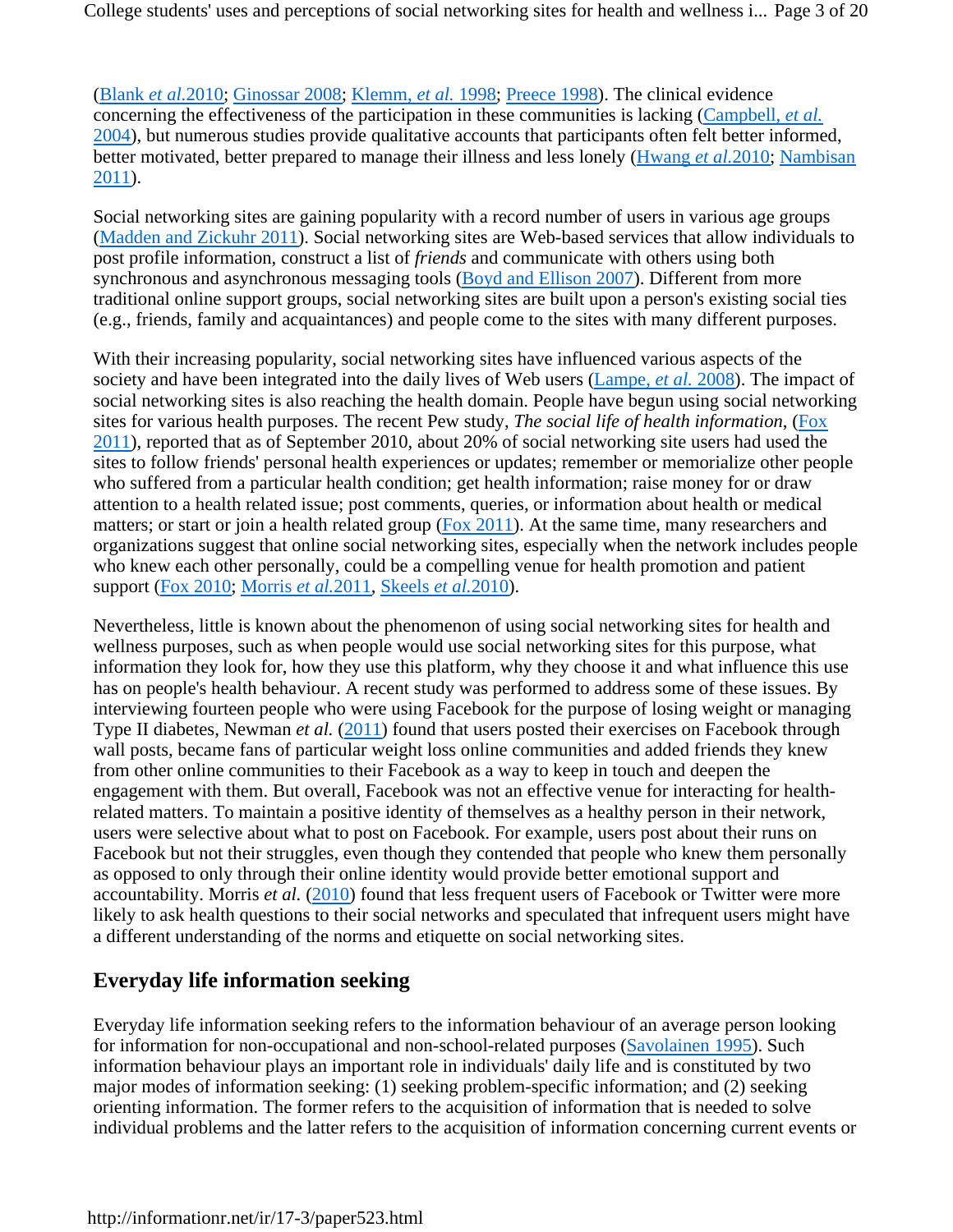keeping up to date (Savolainen 2007). Generally speaking, the overarching goal of such behaviour is to make sense of the gaps in daily life so as to achieve a sense of coherence (Dervin 1983; Spink and Cole 2001b). Everyday life information behaviour is culturally-bounded, socially-situated and affected by individuals' '*way of life*' and '*mastery of life*' (Savolainen 1995: 262; Spink and Cole 2001b). Searching for health and wellness related information is a typical and popular type of everyday life information seeking (Bishop *et al.*1999; McKenzie 2003).

A major focus of the existing research on everyday life information seeking is the channels, sources, or information environments that a particular group of people has when looking for everyday life information. Most studies suggest that human sources dominate everyday life information seeking patterns and are a preferable source in various everyday life information seeking contexts (Agosto and Hughes-Hassell 2005; Julien and Michels 2004 ; Savolainen and Kari 2004; Savolainen 2007). In the health domain, studies have found different patterns of source usage among different user groups, but their preferences for sources tended to be similar. For example, Johnson and Meischke (1991) studied middle-class women in a medium-sized mid-western US city who were seeking mammography treatments and found that media was the major source of health information, followed by doctors, organizations and family and friends. However, they ranked doctors as the most preferable source and the media the least. Contrary to Johnson and Meischke's (1991) finding for middle class subjects, Spink and Cole (2001a) conjectured that because the low-income households in their study did not have the middle class option of seeking health information via channels that preserved their privacy, they were compelled to use family and friends for health information.

Several studies went further to explore the criteria of selecting and using a particular source. Savolainen (1999) found that the major criteria for preferring the Internet for both job-related and non -work-related information, in Finland, were ease of access, savings in time, savings in money, the opportunity to consult several experts with a single result and greater independence from specific times and places for information seeking. In another study, Savolainen and Kari (2004) found similar results that networked sources were favoured by Internet users for easy accessibility and the opportunities to save time. By studying twenty environmental activists' behaviour when searching for orienting information, Savolainen (2007) found that they preferred printed media (newspapers), the Internet and broadcast media. The major criteria in selecting the sources were content of information, availability, accessibility and usability of information sources. Connaway, Dickey and Radford (2011) found convenience to be a critical factor for both college teaching staff and students (particularly millennials) in seeking everyday information.

As previously mentioned, as an information source quickly gaining popularity, social networking sites have been touted as having great potential in promoting public health. In this study, using everyday life information seeking as a research framework, we attempt to explore college students' (a group of heavy users of social networking sites) health related information seeking behaviour , on social networking sites, as well as their perceptions of this usage. The results could improve the understanding of social networking sites as a source for health information and inform the design of social networking sites intended to support health information seeking and health promotion.

# **Research methods**

Thirty-eight undergraduate students from a major research university in Texas were interviewed about their current use of social networking sites for health and wellness related information and their perceptions of this use. The interview method was chosen for two reasons. First, it is difficult to empirically observe users' behaviour whilst using social networking sites due to privacy concerns. Second, unlike for traditional information retrieval systems, whose major components of interest to information retrieval research are well defined (Wang, Hawk and Tenopir 2000), there is a lack of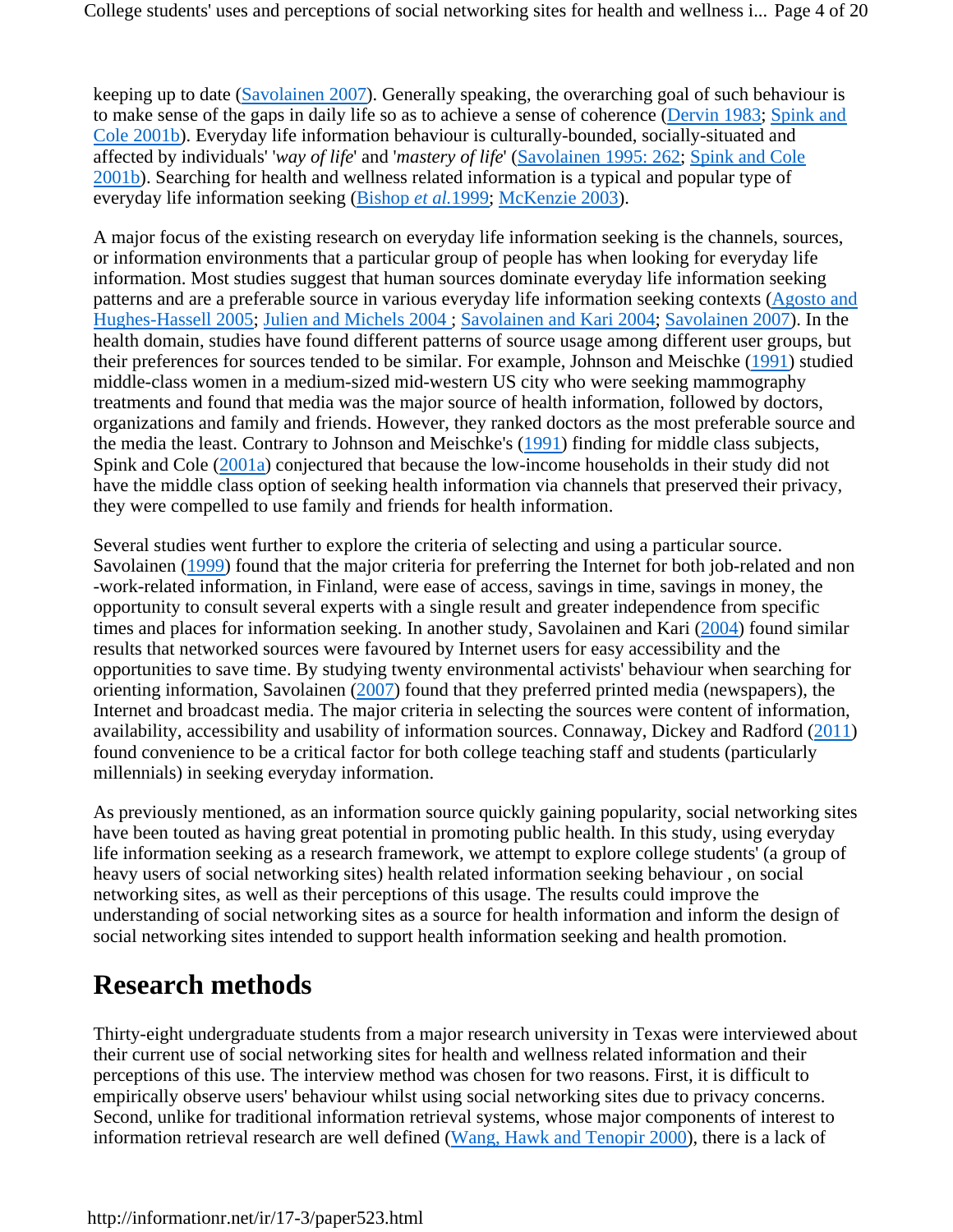agreement on the major components of social networking sites that should be investigated to understand such sites as a place for information. The interview technique allowed researchers to follow up on threads brought up by participants in the conversation so as to more effectively probe into aspects of their perceptions of social networking sites. The participants were self-selected volunteers, recruited through the participant pool of the Psychology Department. The students received class credits as compensation for their time spent in the study.

In the existing literature, social networking sites were often defined as Web-based services that allow individuals to construct a profile, develop a list of others with whom they share a connection, and view and traverse their own connections and those made by others within the system (boyd and Ellison 2007). However, in our pilot studies, we observed that some students were confused about the concept and often asked what was meant by social networking sites. One student asked whether bulletin boards and online support groups are social networks. Thus, a phenomenological approach was taken to discover any way in which users construct this concept, while efforts were made to observe differences and commonalities in the use of this concept during interviews and the data analysis.

The interviews were one-on-one and took place in a private laboratory. All the interviews were conducted in January and February 2011. At the beginning of the study, all participants completed a demographic questionnaire reporting their age, class status, major field of study, experience with the Web and experience with social networking sites. Then participants were asked to draw their perceptions of social networking sites. Since the drawings were not specific to their perceptions of social networking sites as a place for health related information, these data were excluded from the analysis. After the drawing, participants were asked a few questions about their general Web search behaviour, followed by questions about their current use of social networking sites for health and wellness related information and their perceptions of this usage. The questions were intentionally designed to be open so participants could freely express their thoughts on this subject. During the interviews, prompting questions, such as 'can you elaborate on this?' and 'how do you feel about the experience?', were used to encourage participants to talk, when necessary. At the end of the study, participants were asked to report their years of experience, number of friends and frequency of usage of the social networking sites they had used. Each session lasted approximately thirty to fifty minutes.

Participants' demographic information and their experience with social networking sites were analysed using descriptive statistics. The interviews were transcribed and analysed using qualitative content analysis through an open coding process (Zhang and Wildemuth 2009). Nvivo 9.0 was employed to assist in the data analysis. The unit of analysis was a theme or issue related to participants' use and perceptions of social networking sites for health information. Categories were generated deductively from the data. In the process of developing categories, the constant comparison method was used, that is, whenever a new text was to be coded into a category, it was compared to those already in the category. This comparison helps researchers elucidate the properties of a particular category, as well as differences between categories (Glaser and Strauss 1967). A second coder coded 20% of the transcripts and the inter-coder agreement reached 86.6%.

# **Results**

### **Participants' demographics and experience with social networking sites**

Of the 38 participants (22 females, 16 males), 23 (61%) were first year students, 11 (29%) were second year students, 2 (5%) were third year students and 2 (5%) were final year students. Their ages ranged from eighteen to twenty-two, with an average of nineteen years old (*SD* = .99). Three of the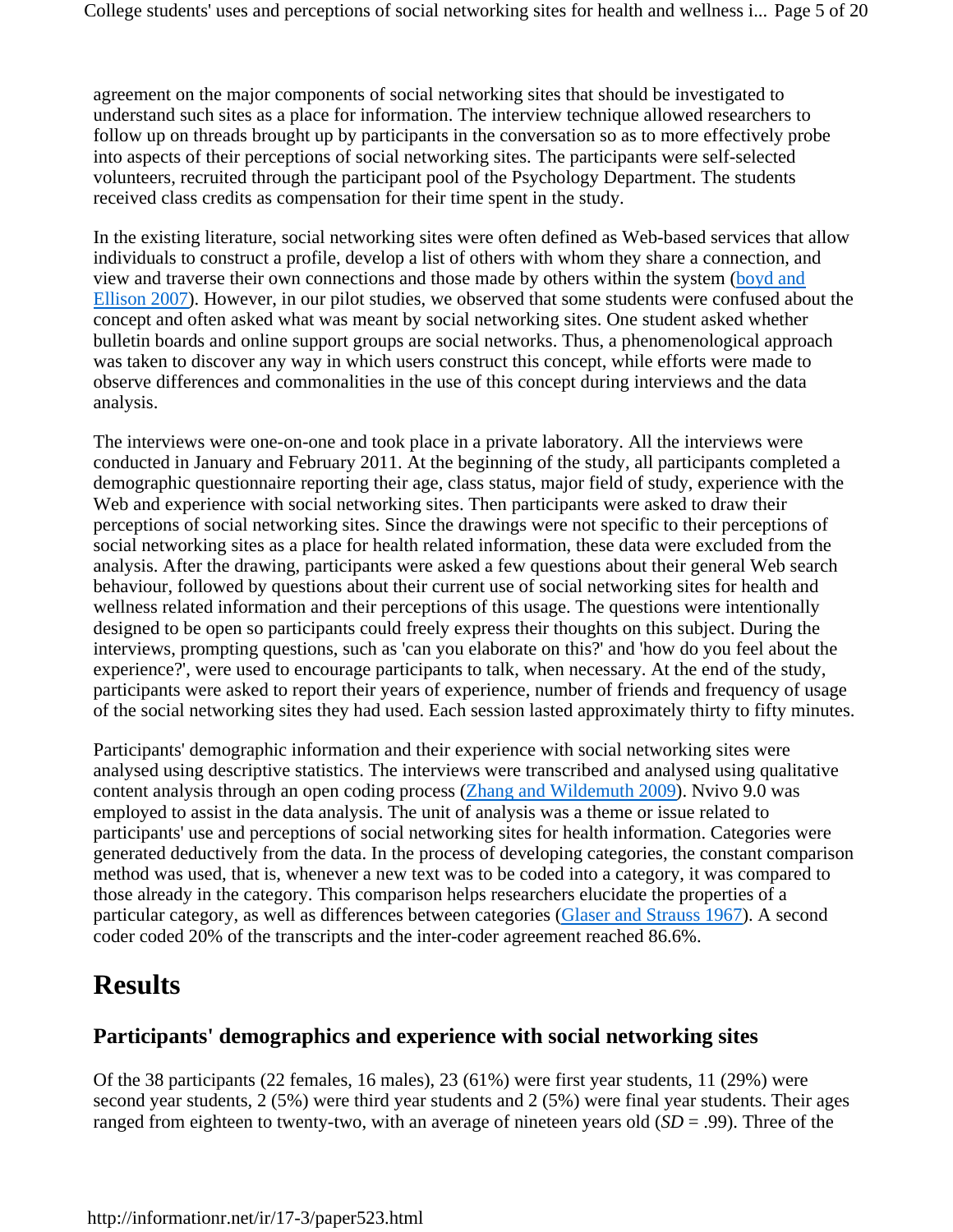participants had not declared a major. The rest were from 20 different major fields of studies, including biology, chemistry, nursing, nutrition, business, engineering, education, history, music and social work. Their experience with the Web ranged from 5 to 17 years (*Mean* = 9.88; *SD* = 2.63) and experience with social networking sites ranged from 3 to 10 years (*Mean* = 5.17; *SD* = 1.46). The majority of them (31; 82%) were from the state of Texas, 4 (10%) were from other states and 3 (8%) were from other countries.

All the participants used Facebook and 36 (95%) used it on a daily basis. The number of their Facebook friends ranged approximately from 100 to 2000 (*Mean* = 668; *SD* = 446). The second most used social networking site was Myspace. 27 participants (71%) had an account, but 16 were no longer using it and 6 described using it rarely. Eighteen participants (47%) reported using Twitter, but none had more than 20 friends and 6 reported that they had stopped using it. The most common activities that this group of students performed on social networking sites included establishing connections with existing friends, sending messages to friends, reading friends' posts, sharing photos and videos, chatting with friends, updating their status, joining a social event, becoming a fan of an organization, and asking questions.

### **The current use of social networking sites for health and wellness information**

The study took a phenomenological approach in defining social networking sites. When asked whether they had used any social networking sites for health and wellness related information, almost all the participants referred to Facebook and a few mentioned Twitter, Tumblr, Myspace and an online forum. They tended not to perceive blogs and online bulletin boards as social networking sites.

Everyday life information seeking behaviour can take different forms. McKenzie (2003) identified a continuum of four modes: (1) active seeking; (2) active scanning; (3) non-directed monitoring; and (4) by proxy. Active seeking refers to the practice of actively asking questions or performing searches. This mode corresponds to Wilson' s (1997) active search and Choo *et al.*' s (2000) formal search. Active scanning involves practices of semi-directed browsing or scanning within sources. This mode corresponds to Wilson's (1997) passive search and Choo *et al.*'s (2000) conditioned viewing. Nondirected monitoring refers to the practice of serendipitously encountering information while monitoring information sources with '*no intent other than to become generally informed*' (McKenzie 2003: 27). This mode corresponds to Choo *et al.*' s (2000) undirected viewing. By proxy refers to the practice of getting information through an intermediary.

Table 1 summarizes the participants' behaviour using social networking sites, particularly Facebook, for health and wellness information based on McKenzie's model as well as on the data.

|                                          | Table 1: The use of social networking sites for health and wellness<br>related information                                                                                                                       |     |
|------------------------------------------|------------------------------------------------------------------------------------------------------------------------------------------------------------------------------------------------------------------|-----|
| Mode                                     | <b>Specific use cases</b>                                                                                                                                                                                        | No. |
| Active seeking:<br>asking &<br>searching | • Asking relatives about a loved one's health<br>condition<br>• Asking friends how to get rid of flu and how<br>to stay healthy<br>• Searching to find whether other people posted<br>articles about a condition |     |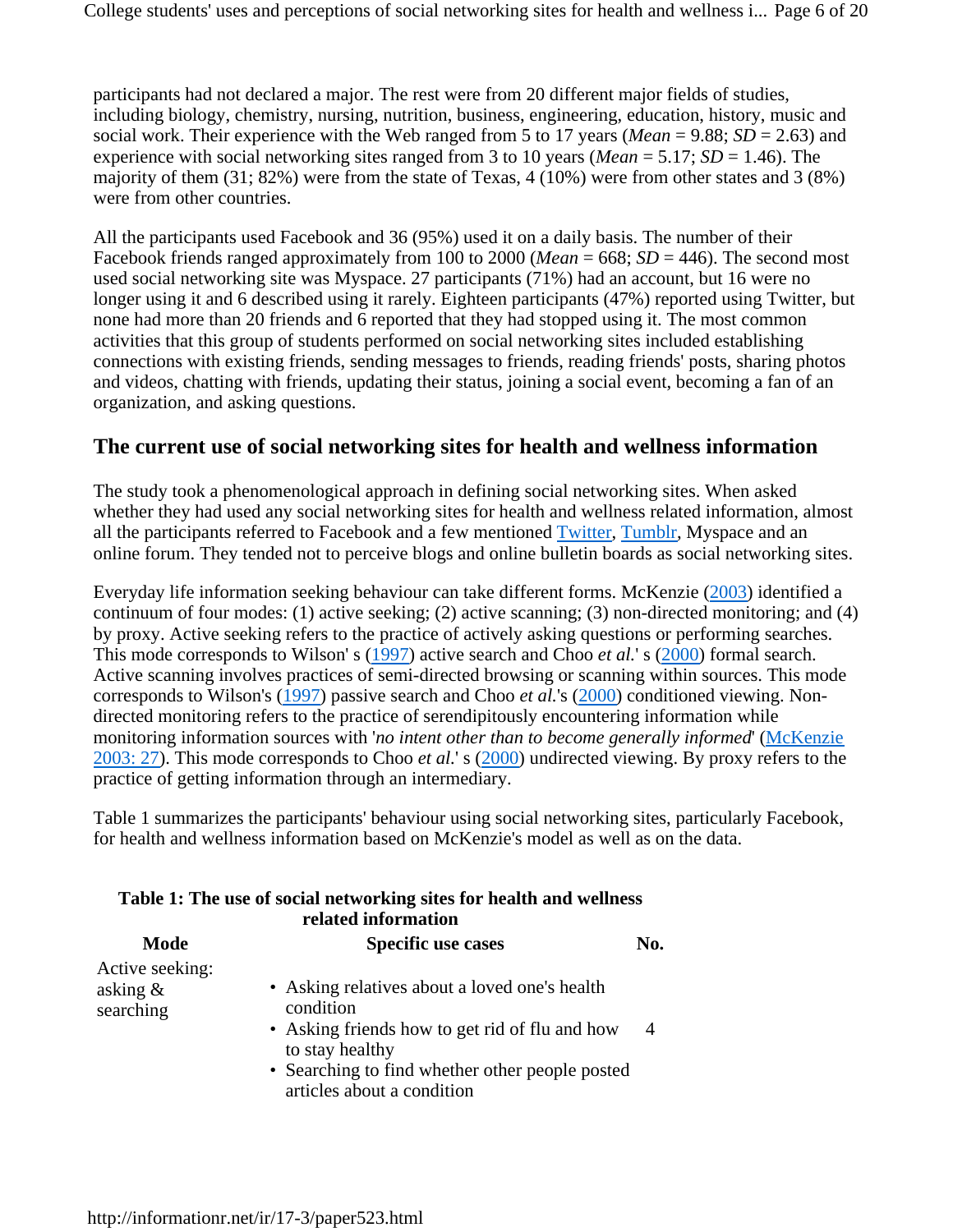|                                             | • Searching to find whether there was a group<br>page about a condition                                                                                                                                                                                                                                                                                                 |   |
|---------------------------------------------|-------------------------------------------------------------------------------------------------------------------------------------------------------------------------------------------------------------------------------------------------------------------------------------------------------------------------------------------------------------------------|---|
| Active scanning:<br>following               | • Following friends' diet plan to see what can<br>eat, what cannot and being motivated to stay<br>fit<br>• Following information about organic food                                                                                                                                                                                                                     | 2 |
| Non-directed<br>monitoring:<br>encountering | • Keeping updated with friends' health<br>conditions                                                                                                                                                                                                                                                                                                                    | 3 |
| Active scanning:<br>collowing               | • Following friends' diet plan to see what can<br>eat, what cannot and being motivated to stay<br>fit<br>• Following information about organic food                                                                                                                                                                                                                     | 2 |
| Sharing<br>information                      | • Sharing nutrition articles with friends<br>• Sharing lifestyle, particularly diet and<br>exercise routines, with friends<br>• Updating a diet page for freshmen<br>• Posting recipes from health food stores or<br>health Websites<br>• Sharing the news of the death of a pet with<br>cousins overseas<br>• Sharing a loved ones' health condition with<br>relatives | 5 |
| Participating                               | • Joining a group for learning medical<br>vocabulary<br>• Participating in support groups for a<br>particular health condition                                                                                                                                                                                                                                          | 2 |

As shown in the table, the first three types of behaviour using social networking sites could be mapped to the first three modes in McKenzie's model. Among the participants, four reported they had been actively seeking information, mainly through two means: asking questions to friends or relatives and searching the existing information on Facebook. An example is:

I typed [high blood pressure] on Facebook and just try to get information as far as to help keep your blood pressure down and, basically, other stuff like which are more treatment things other than medications… I was kind of searching around to see if other people posted articles or just if there was a group page about it.

Two participants reported that they followed friends' diet plans to learn about what can and cannot be eaten and followed a list concerning organic food. In Facebook, by following a particular information thread, the user recognizes that the thread is of interest and that s/he would like to receive regular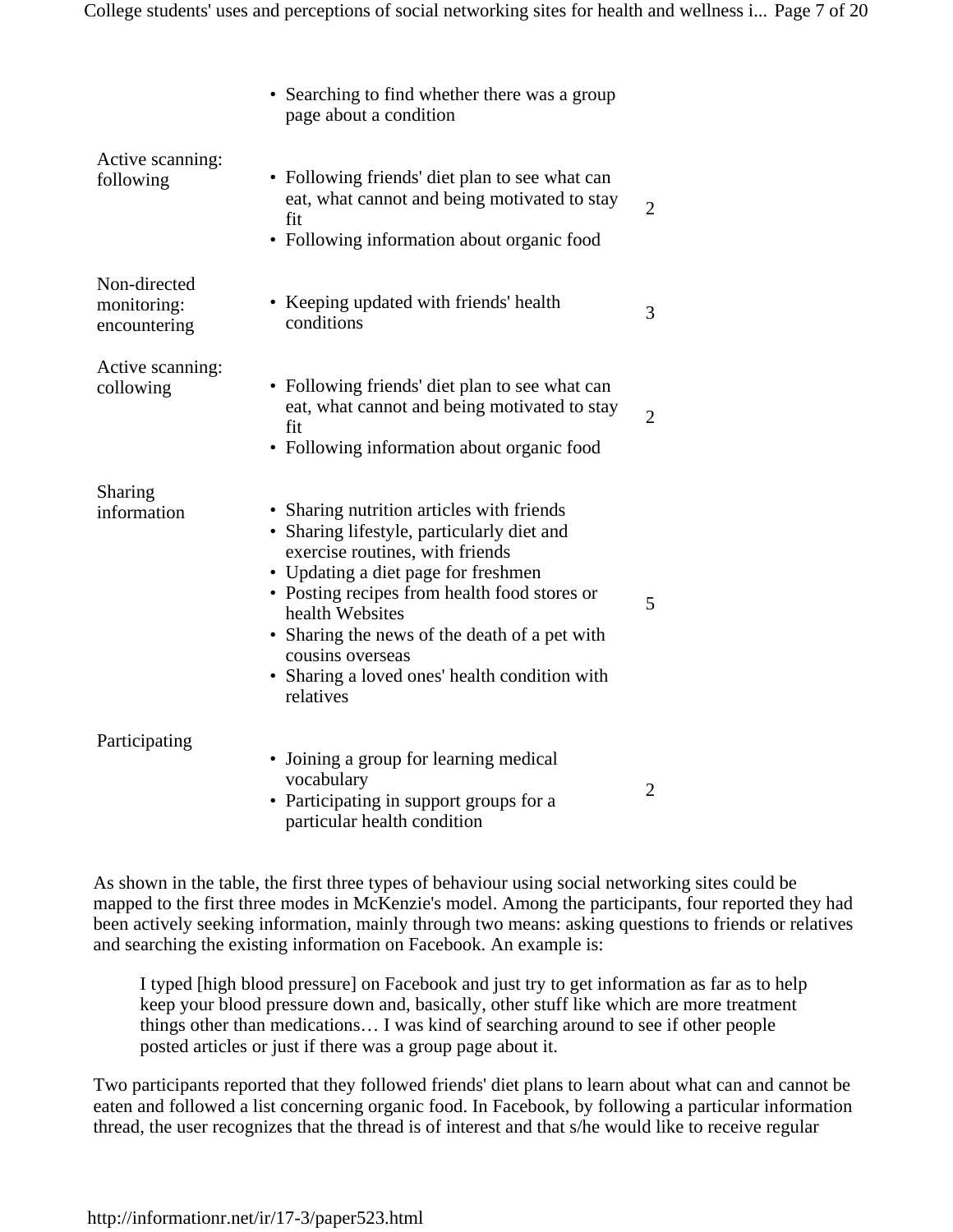updates from it. Often the user will scan the incoming updates expecting to find something interesting. Thus, following a particular information thread is a form of active scanning.

Three participants reported that they kept up with friends' or loved ones' health conditions by receiving information from their status updates. This behaviour is considered as a form of nondirected monitoring because, in Facebook, reading status updates is a behaviour of monitoring an individual's social network to become generally informed of new developments. The user often does not have a specific information-seeking goal in mind when s/he browses the news feeds; instead, s/he serendipitously encounters information. An example is:

I guess not necessarily my own health but keeping up with other people's health situations, like right now I had one of my friends from high school who I would have no idea she was hospitalized had I not opened on Facebook. And people keeping me up-todate with her condition, I guess, is the best…

No behaviour corresponding to the 'by proxy' mode in McKenzie's model was found. Nevertheless, two additional modes of behaviour were identified: sharing information with others and participating in group activities. Five participants mentioned that they had shared health and wellness related information with friends and family. Different from the first three modes where the participants acted as an information receiver, by sharing the participants acted as an information provider. For example, one participant commented:

[A friend created a page] listing the food you can eat and you cannot eat when you want to concentrate on building your body. He also lists the exercise and you are supposed to do per day like each day. This year, it is still a page about that and this time it is more we help our friends who are freshmen and they are pretty interested in this kind of stuff. We keep doing it for them right now.

The other participant mentioned sharing the news of the death of a pet with cousins living overseas using Facebook wall posts. S/he felt that Facebook provided an effective way to share information broadly, as s/he commented *'it was easier to tell them than calling them because I cannot hold them together'*. The same participant observed others sharing information about the health condition of a loved one with relatives.

Participating in group activities potentially involves both receiving and providing information, and the intention of this participation was often to learn about a subject. Two participants reported participating in support groups; one joined a medical terminology group on Facebook because she felt that it could help her learn medical vocabularies and the other joined a support group for a particular condition, asking questions, receiving suggestions, sharing information and responding to others.

The social networking functions that supported these different modes of behaviour included chat, messages, wall posts, searches, notes and picture posting.

### **Users' perceptions of social networking sites for health and wellness information**

Participants' use of social networking sites for health and wellness information is mediated by their perceptions of such sites in relation to this particular type of information. Thus, we examined their perceptions of this use. Since there is a lack of existing frameworks concerning the major components of a social networking site as a place for information, we asked open questions and allowed themes to emerge from the interview conversations. The analysis of the transcripts suggested that participants perceived and appraised social networking sites as a source for health information mainly from four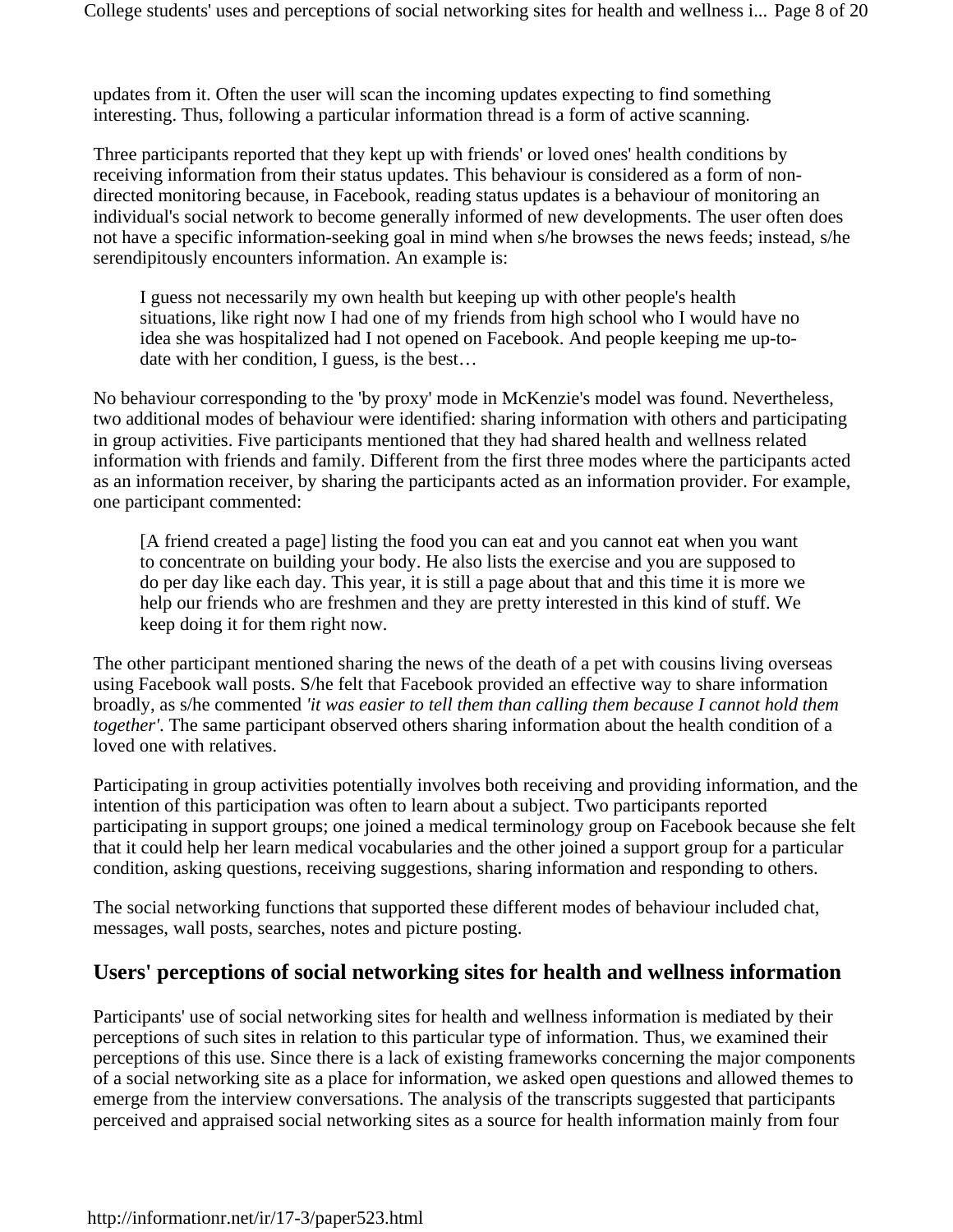College students' uses and perceptions of social networking sites for health and wellness i... Page 9 of 20

aspects: the information existing on the network, the people and organizations involved, the social networking technology and the social consequences of the usage.

#### **Information**

The participants perceived and appraised the existing information on social networking sites in relation to credibility, availability, relevance and currency of the information, as shown in Table 2.

#### **Table 2. Participants' perceptions of the health and wellness related information on social networking sites**

| Aspect                                                | <b>Perceptions</b>                                                                                                  | No.            |
|-------------------------------------------------------|---------------------------------------------------------------------------------------------------------------------|----------------|
| Credibility, trustworthiness,<br>validity, reliabilty | <b>Positive:</b> reliable, good advice<br><b>Negative:</b> not credible, not reliable,                              | $\overline{2}$ |
|                                                       | not accurate, false, biased                                                                                         | 16             |
| Availability                                          | Do not see others using it<br>Do not know where to look<br>Have no health information on social<br>networking sites | 12             |
| Relevance                                             | Positive: personalized, unique<br><b>Negative:</b> off-topic, not specific, not<br>systematic                       | $\frac{2}{3}$  |
| Currency                                              | <b>Negative:</b> not up-to-date                                                                                     |                |

Credibility of the information was the aspect that concerned most of the participants. Specifically, they were concerned about whether the information was credible, reliable, trustworthy, accurate and objective. Overall, as shown in Table 2, the participants expressed a negative view of the credibility of information on social networking sites, with 16 (42%) explicitly stating that the information was *'not reliable', 'false', 'not systematic' and 'biased'*. A comment from one participant illustrates this view:

Getting information off Facebook would be, it's like getting homework help off Wikipedia. It's like, not accredited, but the information is there, so you don't know what to trust.

Only one participant commented that the information on social networking sites was *'reliable'* and another mentioned that he did get 'good advice' on how to get rid of the flu.

Availability of the information is another aspect of major concern. Twelve participants (32%) mentioned that health and wellness information was not very visible on social networking sites. They had not seen others using it, did not know where to look, or thought that there was no health related information on social networking sites.

In terms of relevance, participants had conflicting views. One view was that information on social networking sites was personalized (*'I feel like the people you are talking to understand what you are talking about, know what you are going through'*) and unique (*'I do think social network site can help the emotional part of it and some other like things you would probably never be able to find on search engines'*). The other view was that information on social networking sites was *'not specific', 'not systematic'* and sometimes could be *'off topic'*.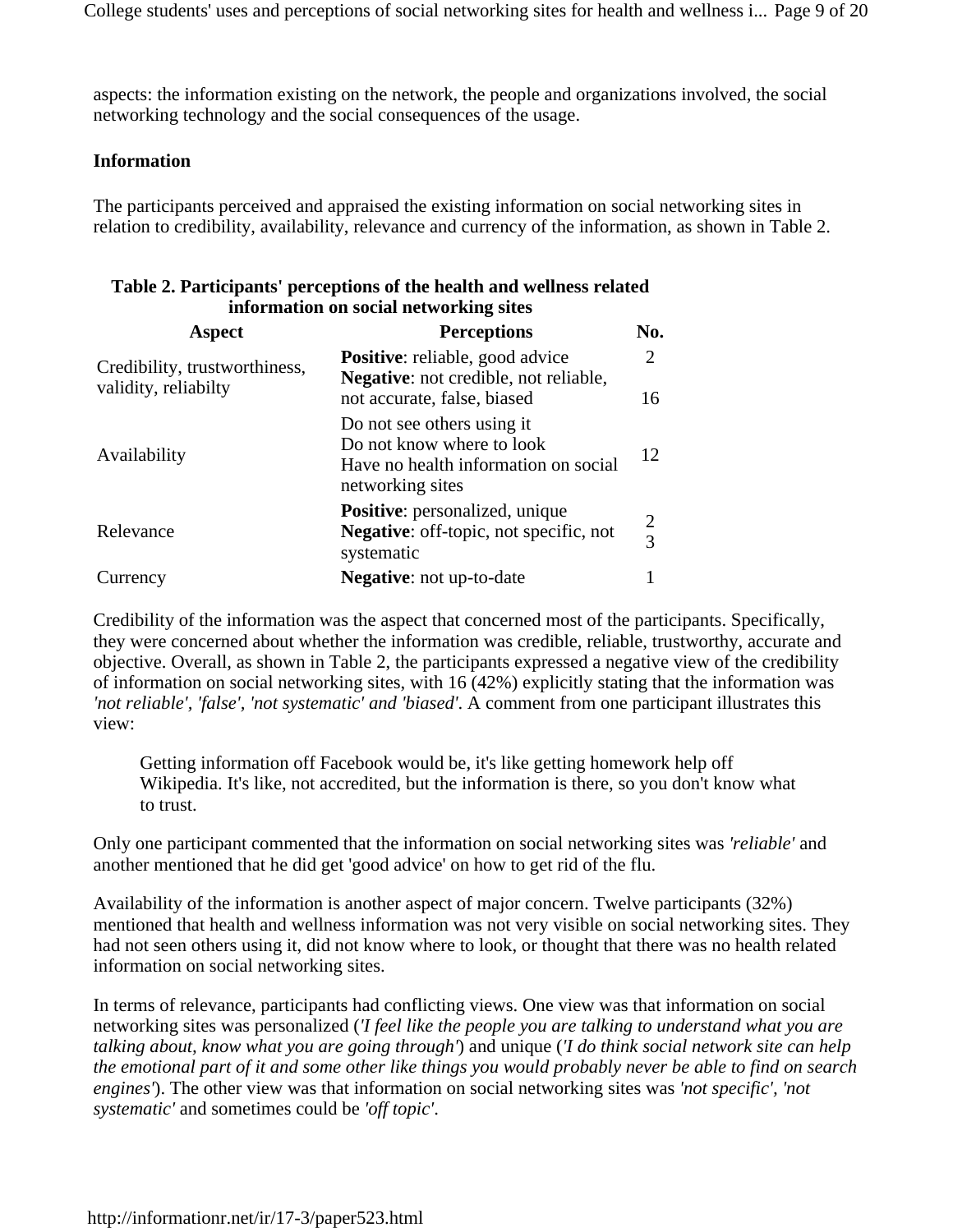Only one participant commented on the currency of information stating that the information on social networking sites was not up-to-date.

#### **People and organizations**

Social networking sites, by nature, are networks of connections between friends, acquaintances or peers with common interests. Thus, people are a major contributor of information. When using social networking sites for health and wellness information, many of the participants thought about the trustworthiness of their friends. Specifically, they were mainly concerned about the domain knowledge of their friends and the quality of personal opinions from peers who were not healthcare professionals. For example, one participant commented:

Most friends are of my age. So, that's what prevents me from asking them so many questions about what should I do because they probably have the same knowledge as I do.

Another commented:

[Information on social network sites] is not trustworthy, I will take an opinion from a doctors' Website rather than my friends, you know, my buddies they don't know really know much.

If their friends were doctors, physicians or other healthcare professionals, they tended to trust the friends' domain knowledge and would be more likely to use social networking sites for health information. For example,

If I know somebody is a doctor or something like that I may ask [him/her] questions about medical problems — hey my friend is feeling this way, do you have any idea what might be going on with her or him. May be that's the only sense I will use [social networking sites] for medical purposes but other than that I do not think I will.

[I would use social networking sites for health and wellness information] if famous or good doctors are part of it, it would definitely be useful because they have so much knowledge.

Several participants also commented that if their friends on the social networking sites had similar conditions or shared similar health needs or interests they would also be more likely to use the sites for health information.

I guess if I had like maybe a similar injury to my friend. I think that would be the only time I could think of using Facebook. If my friend broke his arm and I feel like I broke my arm then I would be like one 'how bad it feels' and two 'what kind of rehab did you do to help it out'… Maybe [I would also ask friends for] some physical therapy advice because a lot of my friends are pretty athletic and into weight training and stuff.

They would also be more likely to use social networking sites for health and wellness information when sites have an effective rating system in place, so that the reputation of the individual who provides the information could be easily judged:

[A good social networking site needs to] make sure [a person] is not just putting random stuff, [s/he should] have reputation. [Others] vote stars that how well this person knows based on their knowledge so you have red points like [if a person] has 700 red points and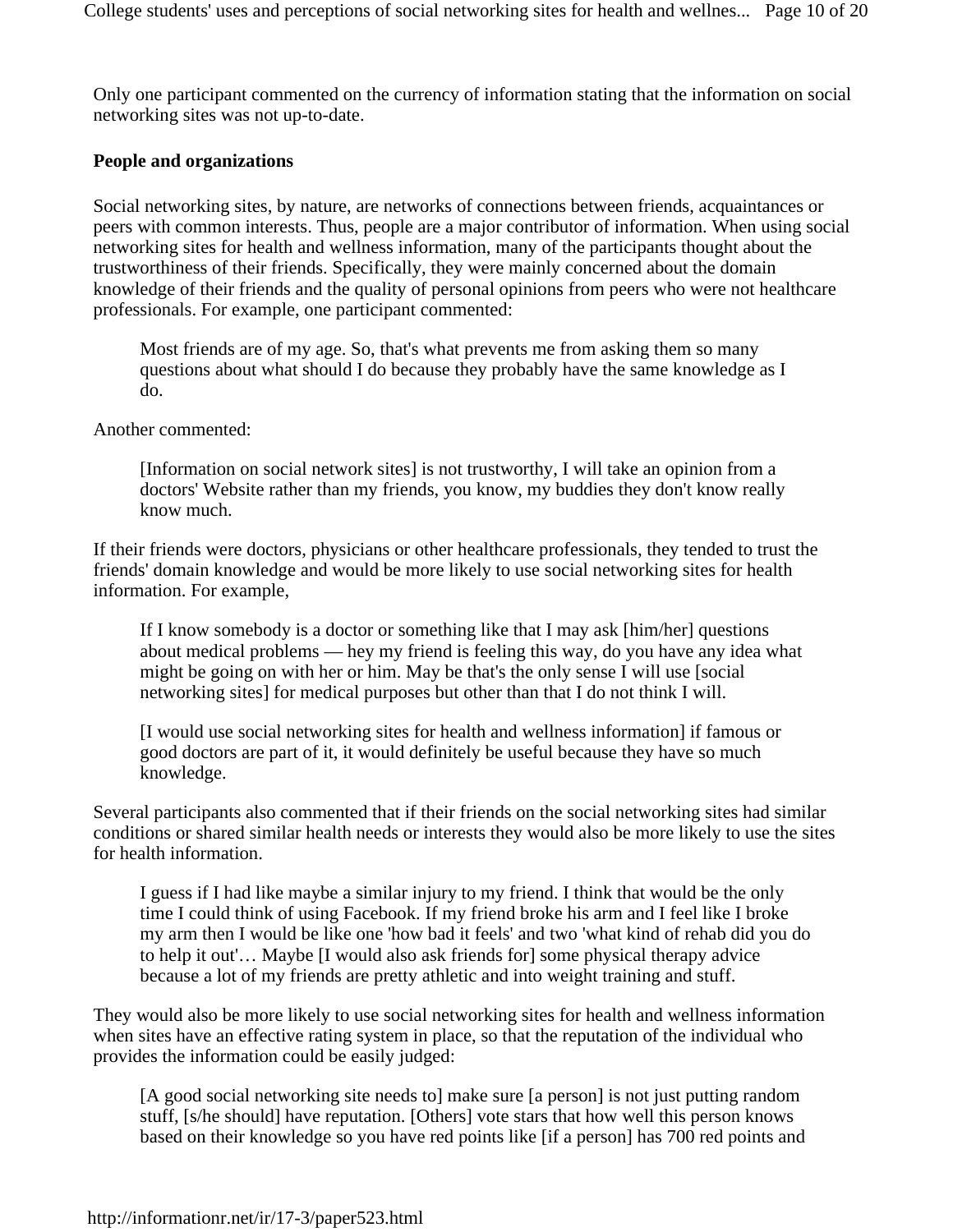then you [get to know that] this man know what he is talking about and then I will try to read what that person wrote in that forum.

In addition to people, a couple of participants also mentioned organizations or groups. When organizations or groups were mentioned, reputation of these entities was of major concern and the participants expressed a sceptical attitude.

#### **Social networking technology**

Both information and people are situated in the technological context of social networking sites. The importance of usability for the adoption and use of any tool or technology on a large scale has been shown in many different domains (Norman 1983). In this study, the participants also brought up usability of the social networking sites as a primary criterion for appraising these sites. The majority thought social networking sites, as a technology, were accessible and useable; this platform was considered *'convenient'*, *'fast'*, *'useful'*, *'effective&apos*; in broadcasting information to a group of people and *"easy-to-use"*. However, a few also commented that, in the context of health and wellness, because social networking sites are a mediated communication channel, they were not as effective as face-to-face interaction and not good for emergency situations.

#### **Social consequences: privacy, security, self-identity and inspiration**

A major concern associated with using social networking sites for health and wellness information was privacy. Eight participants (21%) believed that health issues are very personal; they did not want their existing social ties to know about their illness and also felt uncomfortable broadcasting something like medications they were on. Moreover, some were concerned about network security: they did not feel safe to put such personal information on Facebook and were concerned that their health information might be used against them. The following two comments illustrate these privacy and security concerns:

Whenever I am in pain or anything..., I just go to that WebMD Website and say what is wrong with me, do that little symptom checker or I will go on a forum and ask people like what this is. I wouldn't put it on the social networking site because then people will know what my problem is. In forums people don't know who you really are so you can do it anonymously so I would rather do that sometimes.

It's not something I feel like it need to be made public, like whether it is an allergy medication or if I was on anti-depression medications, either way, I don't really feel like it's something that need to be broadcasted.

One participant also expressed the desire to manage social impressions and maintain a positive and 'cool' image in her network by pointing out that she is not willing to be viewed as a 'grandma' by posting health related messages.

Several participants spoke of positive social consequences of using social networking sites for health information. They felt that by joining Facebook groups, they could be motivated and inspired to keep exercising and be on healthy diets. As one commented:

That will be a very good idea if they can add that forum to that because lot of people on FB also talk about exercise that I want to run 3 miles, or I am going to go to work out for the spring break, beach blah blah blah… So those people will go to this site you know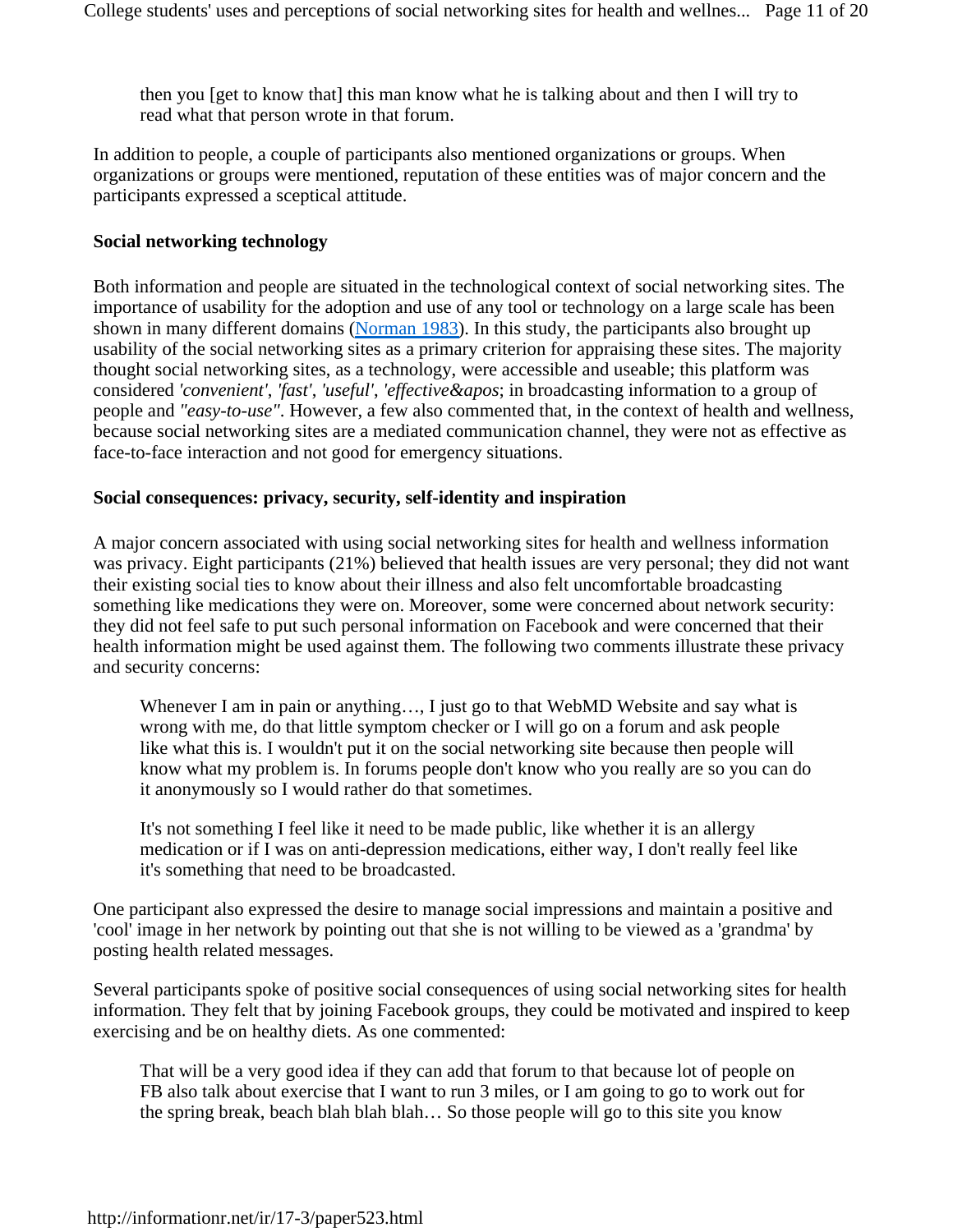and that also inspires you like one of my friends say I will go on a run and then I think I should go and run too and then people will join that forum to know how to stay healthy.

### **Perceived use of social networking sites**

In order to examine how participants' perceptions could influence their (potential) use of social networking sites for health and wellness information, we asked under what circumstances they would use social networking sites for health purposes. Among the twenty-eight participants who had not used social networking sites for health and wellness information, eight expressed minimum intention to use social networking sites for this purpose in the foreseeable future, as one commented: *'No, never. I will use Google, Yahoo, but not Facebook, for that'*. The other commented: *'[I would use social networking sites] if Wikipedia, WebMD, and Yahoo were completely shut down. I mean it is probably the last place I will turn in for [health and wellness] information'*.

The remaining twenty participants were receptive, in varying degrees, about this use. Three major ways in which social networking sites might be used were identified: to look for health and wellness related information, to communicate with friends on health and wellness related subjects and to join health organizations or groups.

Ten participants pointed out that they would like to use social networking sites for information about healthy lifestyles, such as physical therapy advice and information about losing weight, as well as information about the treatment of *common* and *mild* conditions, including back pain, colds and headaches. One participant mentioned that he would use social networking sites for health surveillance purposes:

If people on their status say they are sick or they have a cold, in a way you think like oh it is just in that area that's having this cold passing around.

Five participants mentioned that they would use social networking sites as a communication tool to get in contact with healthcare professionals, tell friends to get better, ask friends if they want to go exercise together, as well as spread information about a virus or sickness.

I would use social network sites when I want to ask "when do you guys want to go for a run", I will post that.

The other four participants stated that they would use social networking sites to participate in group activities, including joining a gym, finding and participating in a support group and finding health organizations that they are interested in. For example, one participant said:

If I had interest in, let's say, cancer organizations, I will use the social network site to find [a group] that matches my interest and join it.

It is worth noting that, during the interviews, twenty-six participants (68%) pointed out their preferred sources for health and wellness information. These sources included, in the order of the frequency of occurrence:

- Search engines (primarily Google)
- Doctors
- Specific Websites (e.g., WebMD, fitness.com, CNN, YouTube)
- Forums, blogs, Wikipedia
- University resources: library databases and UT-Health
- Parents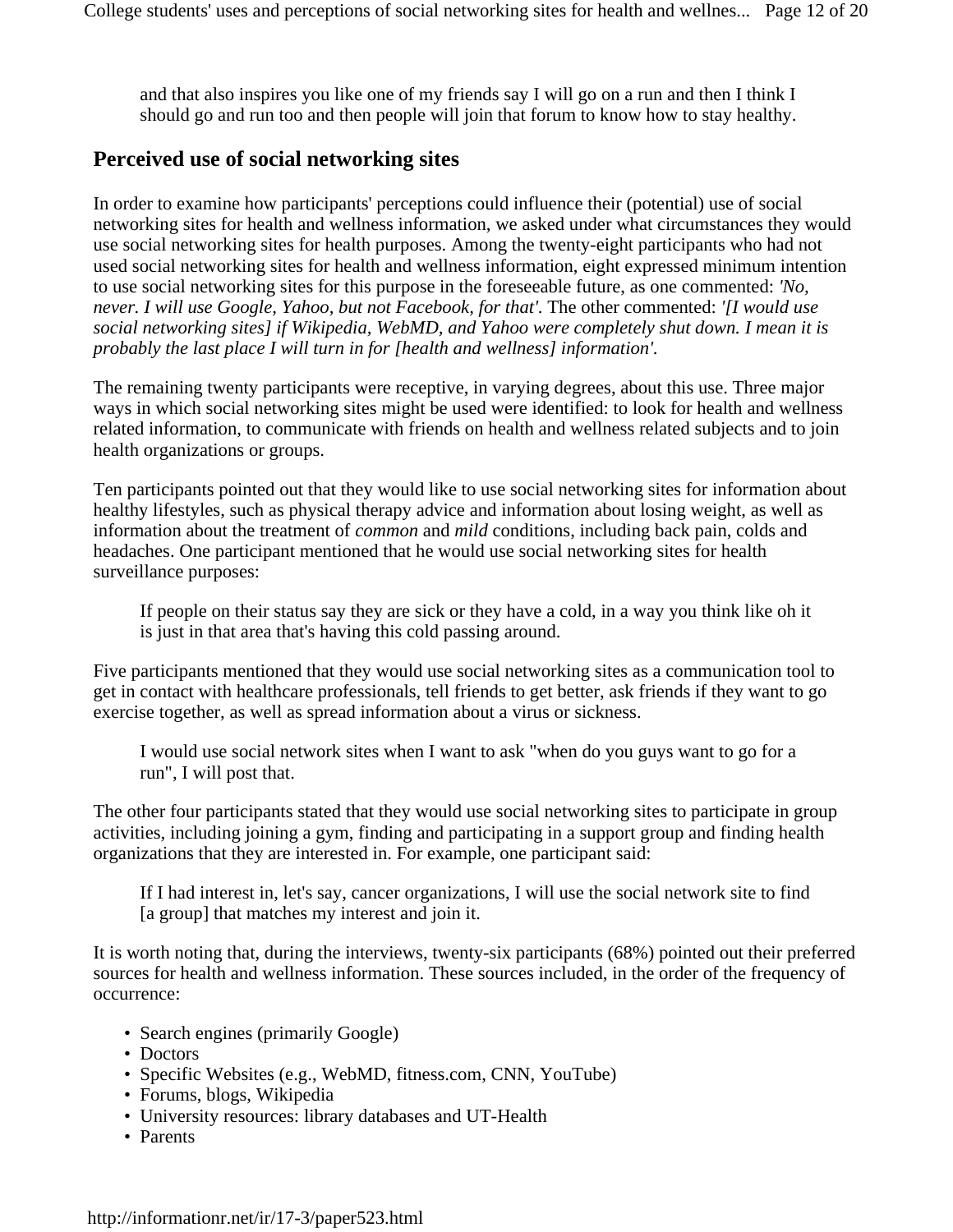### **A model of users' acceptance of social networking sites for health and wellness information**

As reported, the participants perceived the social networking sites as a source for health and wellness information from four aspects: information, people and organizations, technology and social consequences. The technology acceptance model postulates that user acceptance and use of a technology is determined by two factors: perceived usefulness and perceived ease of use (Davis 1989). Perceived usefulness is defined as '*the degree to which a user believes that using the system will enhance his/her performance*' and perceived ease of use is defined as '*the degree to which the user believes that using the system will be free of effort*' (Davis 1989: 320). The first two aspects of the participants' perceptions are associated with the usefulness of the social networking sites, as the quality of the information directly determines whether the use of social networking sites would enhance a person's health condition. The third aspect, technology, is associated with ease-of-use, as both usability and accessibility of the social networking sites have great influence on users' perceptions of whether the systems are easy to use.

The theory of reasoned action states that the users' intention to use a technology could be predicted by two factors: attitudes about the behaviour and subjective norms (Fishbein and Ajzen 1975). Subjective norms are people's perceptions of whether most people who are important to them approve of their behaviour (Fishbein and Ajzen 1975). The fourth aspect of perception, social consequences, coincides with this factor, as it depicts the participants' perceptions of how other people are going to view them.

Based on the technology acceptance model and theory of reasoned action (Dillon and Morris, 1996), we are able to suggest that users' intention to use, as well as their actual use of social networking sites for health and wellness information, is directly influenced by the four aspects of their perceptions of social networking sites, as shown in Figure 1.



of users' acceptance of social networking sites for health and wellness information

Positive views of these aspects, such as a perceived high quality of information on the sites and credible friends, encourage the adoption and use of the social networking sites and negative views, such as potential security breaches and out-of-date information, hinder the use. As suggested by the results reported above, in this study the social networking sites were underused and the participants lacked the intention to use them for serious health and wellness information.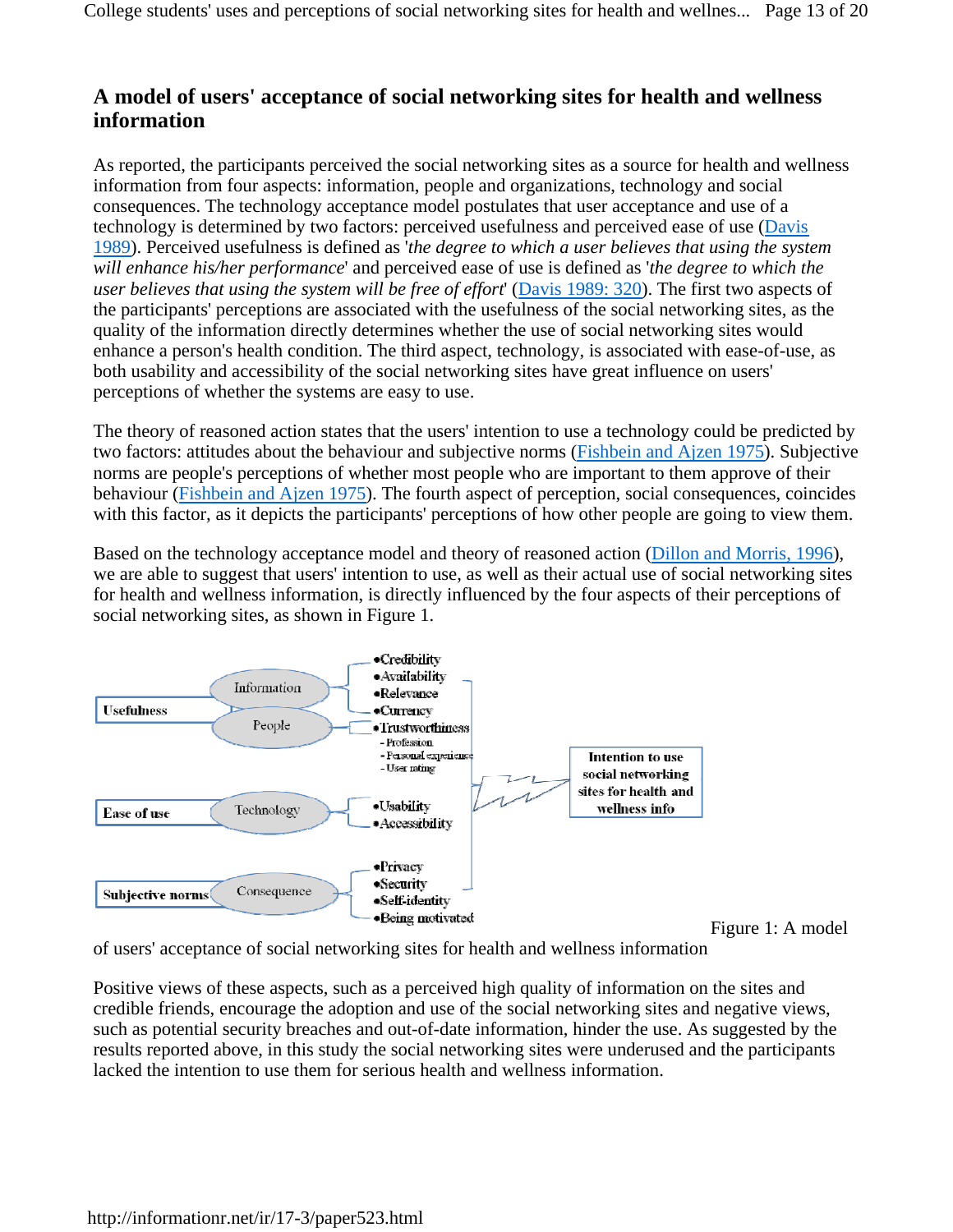# **Discussion**

Social networking sites have become prominent in today's diverse digital environment. Only a few studies have explored people's behaviour using social networking sites for health and wellness information, thus little is known about how people make use of such sites for this popular type of everyday life information seeking (Fox 2011; Newman *et al.*2011). We interviewed thirty-eight college students about their use of social networking sites for health and wellness related purposes, as well as their perceptions of social networking sites as an information resource. Our findings support the results of the recent Pew research that people use social networking sites for health purposes, but this behaviour has not yet become a mainstream activity (Fox 2011;). In this study, only 26% of participants reported that they had used social networking sites for health related information.

Although not popular, the health information behaviour in social networking sites reflects different everyday life information seeking modes. Consistent with Savolainen (1995), the participants used social networking sites for both orienting (e.g., keeping updated with friends' health) and problem solving (e.g., finding out means to cure flu) purposes. In terms of actions, they were actively searching for information (active seeking), actively following information threads about nutrition and diets (active scanning) and monitoring friends' and relatives' health status updates (non-directed monitoring). These activities are consistent with McKenzie's (2003) model of everyday-life information seeking practices. This study has identified two additional modes of behaviour: sharing information with others and participating in group activities: both manifest a two-way communication and are supported by the fact that social networking sites are not only an information channel, but also a communication channel. As Web technologies became more and more interactive and social, behavioural models of everyday life information seeking need to be expanded to embrace the emerging new capacities of the technologies.

Savolainen (2007) pointed out that researchers should dig deeper in everyday life information seeking studies by elaborating source preference criteria. The second contribution of this study is the identification of criteria that the students employed to decide the selection and use of social networking sites as a source for health information. It was found that in considering social networking sites for health related information, users perceived four major factors: information, people and organizations, technology and social consequences of the usage. In perceiving the information, significant weight was placed on the credibility, availability and accessibility, and relevance of the information. In perceiving people and organizations, the weight was placed on the domain knowledge and personal experience of the people and the reputation of the organizations. In perceiving the technology, the usability and accessibility was brought up.

In perceiving the social consequences, the desire to protect privacy, manage social impressions (present a positive image of self) and avoid social risk (avoid presenting an unhealthy image of self and prevent misuse of one's health information) was emphasized. These concerns, to a large degree, are attributable to two features of social networking sites. First, because people's online social networks are often formed based on existing social ties, it is difficult for individuals to stay anonymous. Second, tools on social networking sites are designed to best support sharing information to a broad audience and often default to sharing broadly (Newman *et al.*2011). This finding also confirmed that seeking serious health information is a sensitive and private matter for most people (Spink and Cole 2001a). It is likely that they want to have control over the flow of such information. Where the information goes to is more arbitrary on social networking sites than on search engines or in communications with doctors.

Informed by the technology acceptance model and the theory of reasoned action, we were able to postulate that these four aspects of the participants' perceptions of social networking sites for health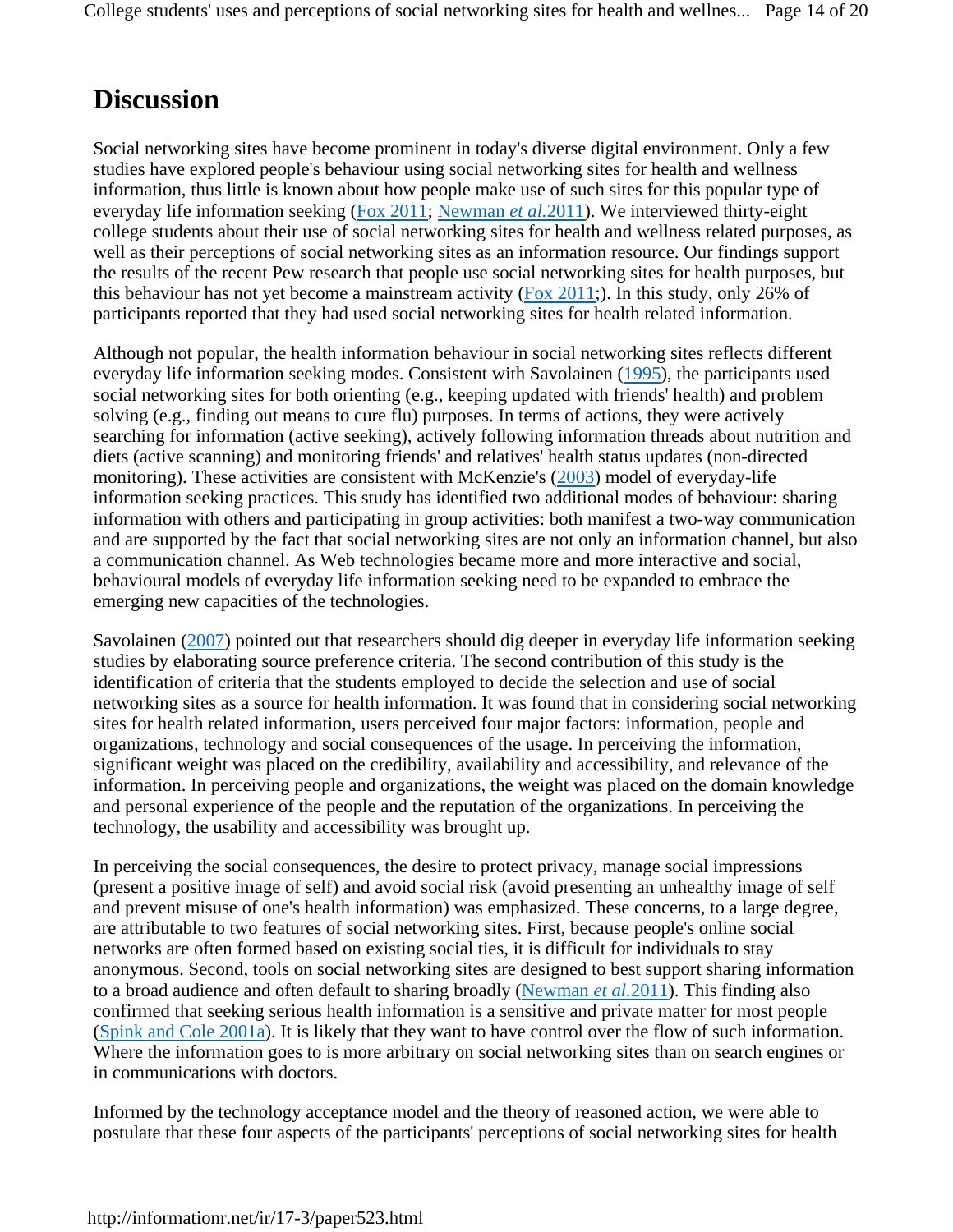and wellness information have a direct impact on their adoption of this technology. In this study, overall, participants had an unfavourable view of social networking sites as a source of health information. They questioned the quality and accessibility of the information on social networking sites, expressed concerns about the lack of medical expertise or shared experiences of their social ties and were wary about the possibility that the openness of the network environment would harm their privacy and personal image. As a result, the social networking sites were underused and the intention to use them for health purposes was lacking. Those who were willing to use them would only seek and share, primarily, information about healthy lifestyles (nutrition, diet plans, organic food, recipes and exercise routines), weight loss, physical therapies, or treating common and mild conditions (e.g., flu, colds and headaches), rather than information concerning their *real* health. For the latter, other sources, primarily search engines, doctors and reputable health Websites, were preferred.

To support better the use of social networking sites for health and wellness purposes, system designers need to address the concerns that the participants had in their perceptions of social networking sites. Based on the research results, we propose the following design recommendations:

- First and foremost, social networking sites need to provide clear indications of the quality of the health information on the sites, such as the source of information and the profession or reputation of the contributors. Mechanisms, such as an effective voting system, could be established to assist users in judging the quality of information.
- Second, social sites need to make health and wellness information visible to users. Functions, such as aggregating various health and wellness related information (e.g., posts, messages, videos and notes), recommending sources in context and integrating users' preferred sources into the network, could be implemented to promote source visibility and accessibility.
- Third, social sites should capitalize on their knowledge about the user to provide more personalized services. Functions such as finding users with similar experience or health goals could be implemented.
- Last but not least, social sites should be explicit about how they protect users' privacy. Different functions such as allowing users to define custom groups, allowing users to send information to a targeted group of users and providing a visual view of where messages go and who can view them could be provided. These functions could help users feel more comfortable about seeking and sharing health information. In some cases, social platforms should allow users to stay anonymous.

This study has limitations. First, because of the sensitive nature of health information, the participants might have used social networking sites for such information, but not been willing to talk about it in the interviews. It could be helpful to frame the interview questions to ask for their observation of friends' health information behaviour. Secondly, the sample was a group of undergraduate students. This group was young and comfortable with the new technology. In future studies, it would be worthwhile to examine older groups' use and perceptions of using social networking sites for health purposes, as they might have different kinds of health demands and be less comfortable with the technology.

# **Conclusions**

This study explores college students' use of social networking sites, particularly Facebook, for health and wellness information. Consistent with recent Pew research findings, the use of social networking sites for health queries is sparing. Those who did use the platform used it mostly for health updates, lifestyle information and treatments of mild conditions, rather than more serious health issues. Exploration of users' perceptions of social networking sites found that users were skeptical about the quality of information, concerned about the lack of medical knowledge of their peers and wary about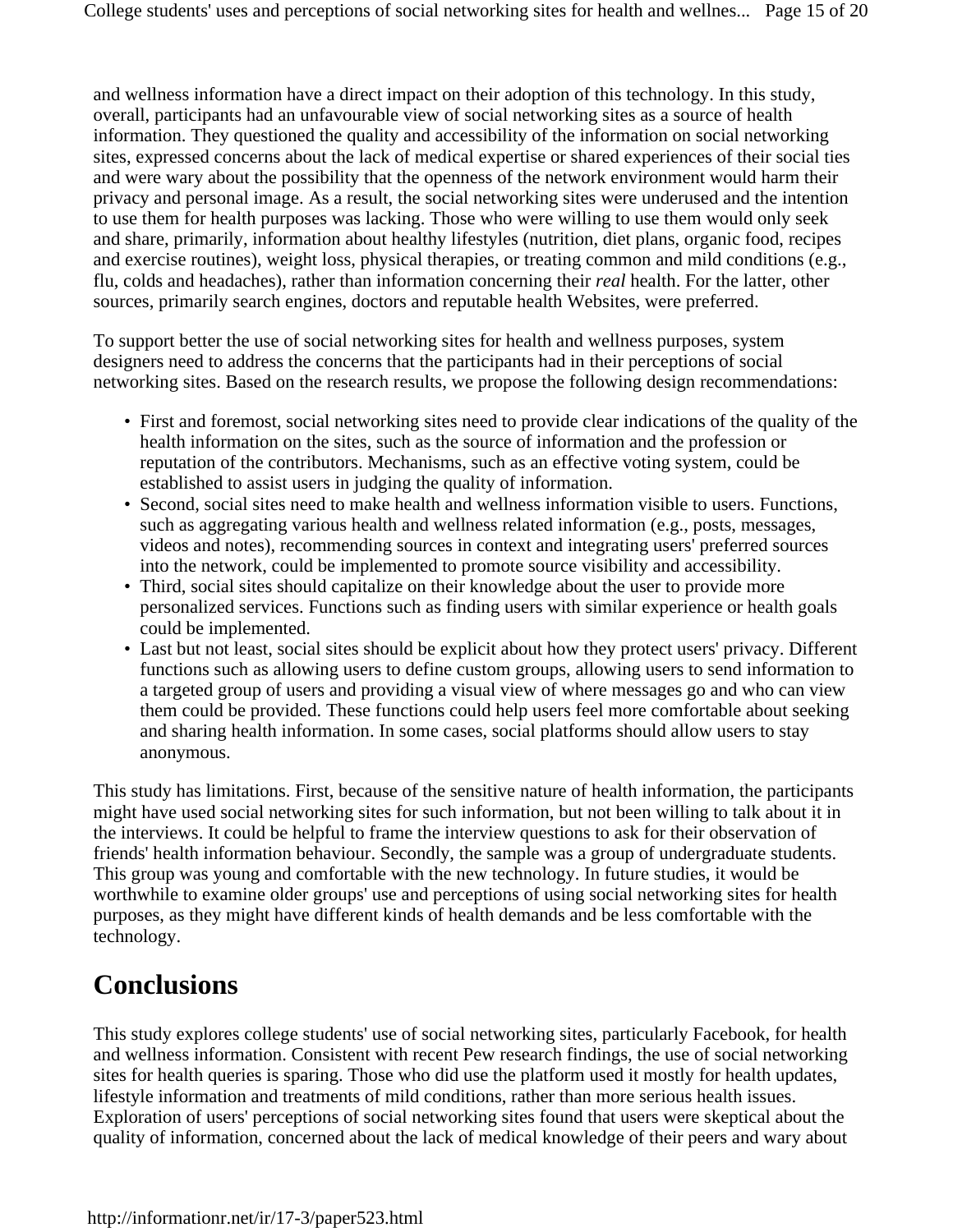possible threats to their privacy and potential misuse of their health information. Future social networking sites with an intention to support health related information seeking and communication need to be able to make the information more visible and readily accessible to users; provide explicit cues to convey source credibility, reliability and reputation; and provide effective means to protect user privacy and foster trust on the platform. Future studies could be performed to examine how older generations use social networking sites for health and wellness purposes. Studies are also needed to understand users' perceptions of other social sources and how users' perceptions mediate the selection of these sources in the context of performing everyday life information seeking for health and wellness information.

# **Acknowledgements**

The author wants to thank all the participants for their contributions to the study and thank Bretagne Abirached for her help with part of the data collection. The research is partially supported by the Research Grant from the Office of the Vice President for Research at the University of Texas at Austin.

# **About the author**

**Yan Zhang** is an assistant professor at the School of Information at the University of Texas at Austin. Her research focuses on consumer health information seeking behavior, psychological processes involved in people interacting with health information retrieval systems and consumer health information system design. She can be contacted at yanz@ischool.utexas.edu

**References**

- Agosto, D. & Hughes-Hassell, S. (2005). People, places and questions: an investigation of the everyday life information-seeking behaviors of urban young adults. *Library & Information Science Research*, **27** (2), 141-163.
- Bahr, D.B., Browning, R.C., Wyatt, H.R. & Hill, J.O. (2009). Exploiting social networks to mitigate the obesity epidemic. *Obesity*, **17**, 723-728.
- Bishop, A.P., Tidline, T.J., Shoemaker, S. & Salela, P. (1999). Public libraries and networked information services in low-income communities. *Library & Information Science Research*, **21**(3), 361-390.
- Blank, T.O., Schmidt, S.D., Vangsness, S.A., Monteiro, A. K. & Santagata, P.V. (2010). Differences among breast and prostate cancer online support groups. *Computers in Human Behaviour*, **26**(6), 1400-1404.
- Boyd, D.M. & Ellison, N. B. (2007). Social network sites: Definition, history and scholarship. *Journal of Computer-Mediated Communication*, **13** (1), article 11. Retrieved 12 December, 2011 from http://jcmc.indiana.edu/vol13/issue1/boyd.ellison.html (Archived by WebCite® at http://www.Webcitation.org/65jNZJgvp)
- Campbell, H., Phaneuf, M. & Deane, K. (2004). Cancer peer support programs—do they work? *Patient Education and Counsel*, **55**, 3-15.
- Choo, C.W., Detlor, B. & Turnbull, B. (2000). Information seeking on the Web: an integrated model of browsing and searching. *First Monday*, **5** (2). Retrieved 12 December, 2011 from http://firstmonday.org/htbin/cgiwrap/bin/ojs/index.php/fm/article/view/729/638 (Archived by WebCite® at http://www.Webcitation.org/65jMzei1r)
- Christakis, N. A. & Fowler, J.H. (2007). The spread of obesity in a large social network over 32 years. *New England Journal of Medicine*, **357**(4), 370-379.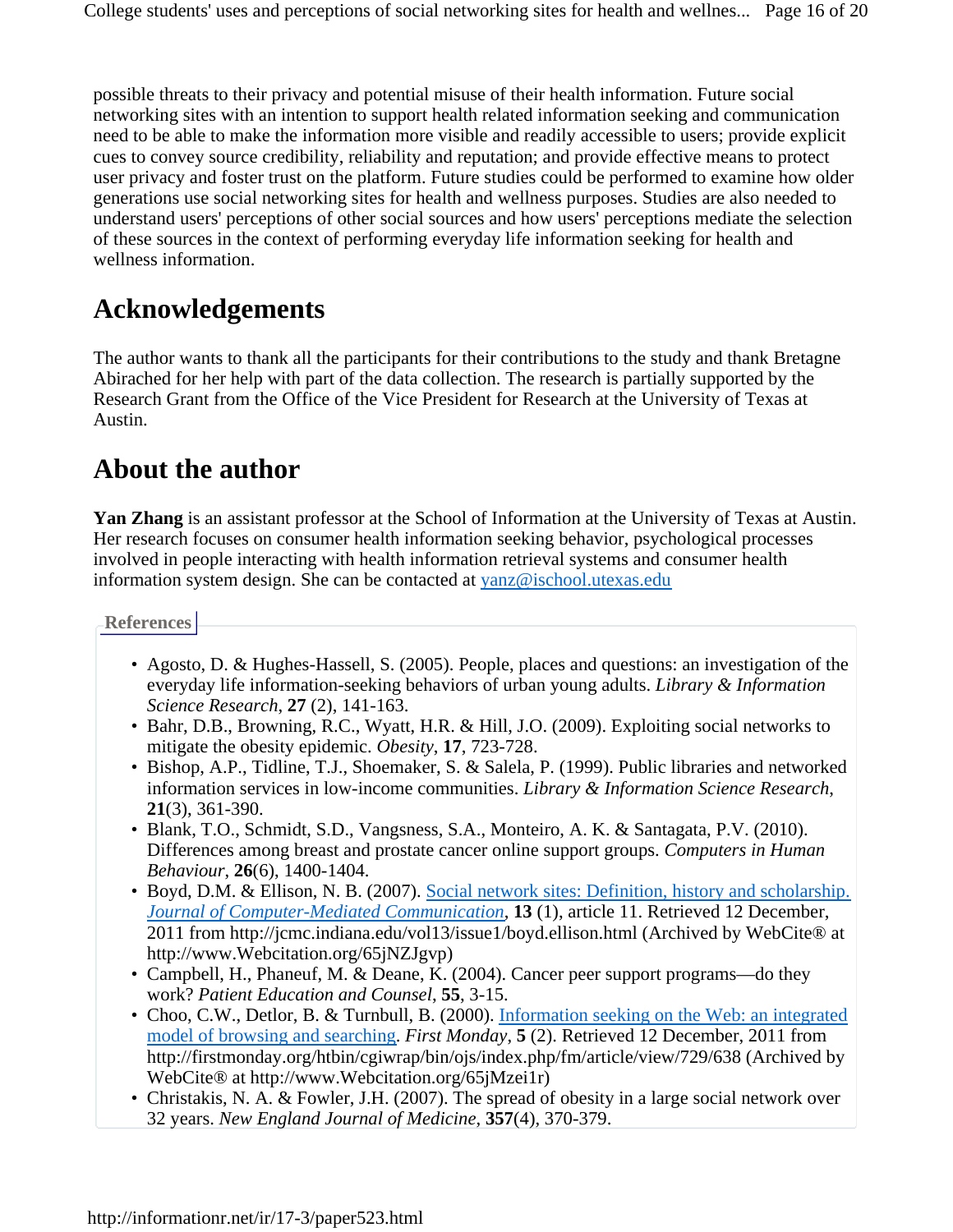- Connaway, L. S., Dickey, T. J. & Radford, M. L. (2011). "If it is too inconvenient I'm not going after it": Convenience as a critical factor in information-seeking behaviors. *Library & Information Science Research*, **33**(3), 179-190.
- Consolvo, S., Everitt, K., Smith, I. & Landay, J. (2006). Design requirements for technologies that encourage physical activity. *CHI '06 Proceedings of the SIGCHI conference on Human Factors in computing systems*, April 22-27, 2006, Montreal, Québec, Canada (pp. 457-466.) New York, NY: ACM Press. Retrieved 18 July, 2012 from http://www.katherineeveritt.com/papers/p457-consolvo.pdf http://www.webcitation.org/69FWYWJHF)
- Davis, F.D. (1989). Perceived usefulness, perceived ease of use and user acceptance of information technology. *MIS Quarterly*, **13**(3), 319-339.
- Dervin, B. (1983). Information as user construct: the relevance of perceived information needs to synthesis and interpretation. In S.A. Ward & L.J. Reed (Eds.), *Knowledge structure and use: implications for synthesis and interpretation*, (pp. 153-183). Philadelphia, PA: Temple University Press.
- Dillon, A., & Morris, M. (1996). User acceptance of new information technology: theories and models. *Annual Review of Information Science and Technology*, **31**, 3-32.
- Eysenbach, G., Powell, J., Englesakis, M., Rizo, C. & Stern, A. (2004). Health related virtual communities and electronic support groups: systematic review of the effects of online peer to peer interactions. *British Medical Journal*, **328**(7449), 1166-1171.
- Fishbein, M. & Ajzen, I. (1975). *Belief, attitude, intention and behavior: an introduction to theory and research*. Reading, MA: Addison-Wesley.
- Fox, S. (2010, 13 Sep.). *The power of mobile*. Washington, DC: Pew Internet and American Life Project. [Video presentation and text commentary.] Retrieved 22 September, 2010 from http://pewinternet.org/Commentary/2010/September/The-Power-of-Mobile.aspx (Archived by WebCite® at http://www.Webcitation.org/65jN2O8pY)
- Fox, S. (2011). *The social life of health information*, 2011. Washington, DC: Pew Internet and American Life Project. Retrieved 7 October, 2011 from http://www.pewinternet.org/~/media//Files/Reports/2011/PIP\_Social\_Life\_of\_Health\_Info.pdf (Archived by WebCite® at http://www.Webcitation.org/65jNGftnA)
- Ginossar, T. (2008). Online participation: a content analysis of differences in utilization of two online cancer communities by men and women, patients and family members. *Health Communication*, **23**(1), 1-12.
- Glaser, B.G. & Strauss, A.L. (1967). *The discovery of grounded theory: strategies for qualitative research*. New York, NY: Aldine.
- Hoffman, B. R., Monge, P., Chou, C.P. & Valente, T.W. (2006). Peer influence on adolescent smoking: a theoretical review of the literature. *Substance Use and Misuse*, **41**(1), 103-155.
- Hwang, K.O., Ottenbacher, A.J., Green, A.P., Canon-Diehl, M.R., Richardson, O., Bernstam, E.V. & Thomas, E.J. (2010). Social support in an Internet weight loss community. *International Journal of Medical Informatics*, **79**(1), 5-13.
- Johnson, J.D. & Meischke, H. (1991). Cancer information: women's source and content preferences. *Journal of Health Care Marketing*, **11**(1), 37-44.
- Julien, H. & Michels, D. (2004). Intra-individual information behaviour in daily life. *Information Processing & Management*, **40**(3), 547-562.
- Klemm, P., Reppert, K. & Visich, L. (1998). A nontraditional cancer support group: the Internet. *Computers in Nursing*, **16**(1), 31-36.
- Korda, H. & Itani, Z. (2011). Harnessing social media for health promotion and behaviour change. *Health Promotion Practice*. (Forthcoming).
- Lampe, C., Ellison, N.B. & Steinfield, C. (2008). Changes in use and perception of Facebook. In *Proceedings of CSCW: 2008 ACM Conference on Computer Supported Cooperative Work*, (pp. 721-730) New York, NY: ACM Press. Retrieved 18 July, 2012 from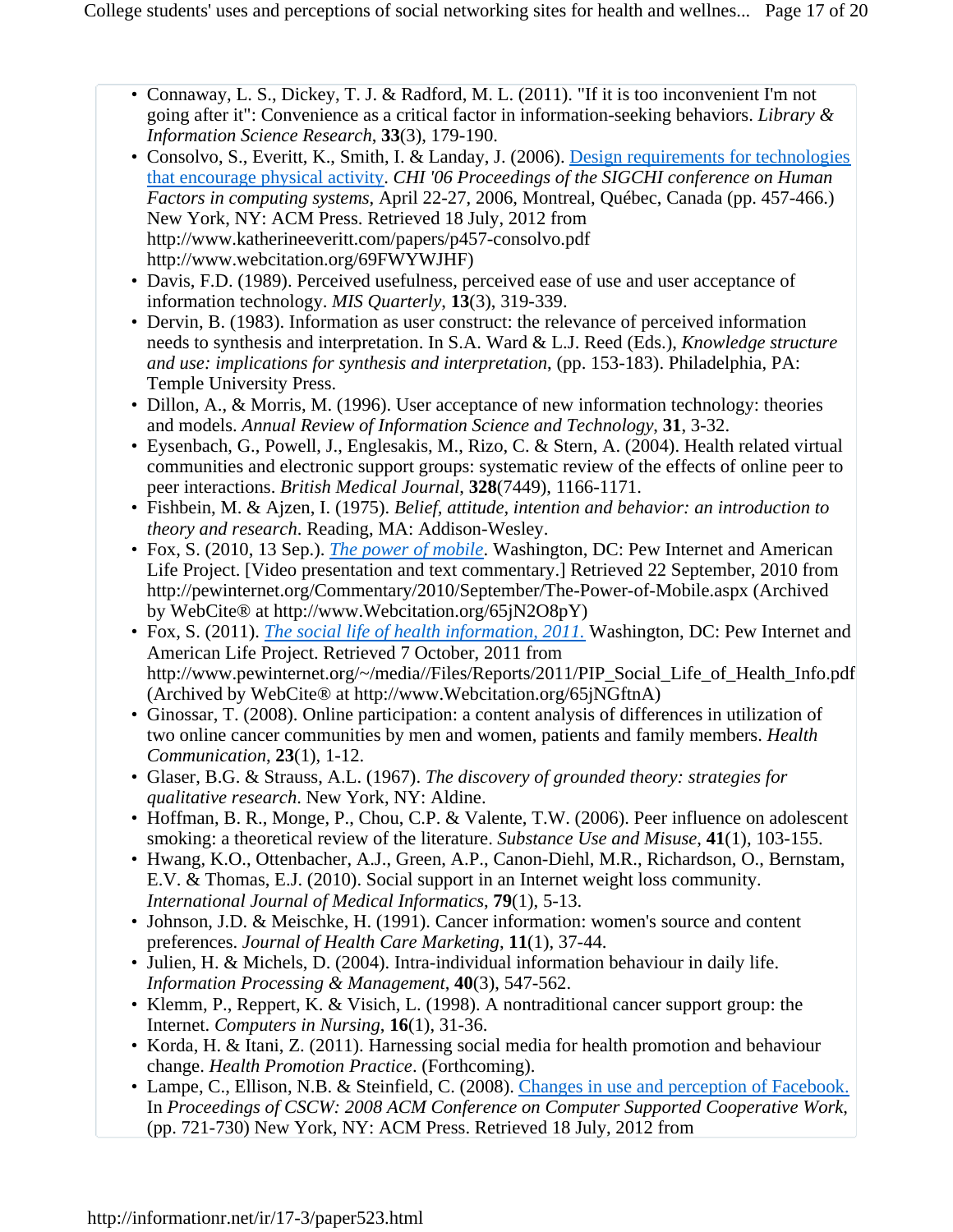http://gatortracks.pbworks.com/f/facebook%2Bchanges%2Bin%2Buse.pdf (Archived by WebCite® at http://www.webcitation.org/69Fe9tcPK)

- Madden, M. & Zickuhr, K. (2011). **65% of online adults use social networking sites**. Washington, DC: Pew Internet & American Life Project. Retrieved 12 October, 2011 from http://www.pewinternet.org/~/media//Files/Reports/2011/PIP-sns-Update-2011.pdf (Archived by WebCite® at http://www.Webcitation.org/65jNJ2vU2)
- McKenzie, P. J. (2003). A model of information practices in accounts of everyday-life information seeking. *Journal of Documentation*, **59**(1), 19-44.
- Morris, M. R., Teevan, J. & Panovich, K. (2010). What do people ask their social networks and why? A survey study of status message Q&A behaviour. In *Proceedings of the 28th international conference on Human factors in computing systems*, (pp. 1739-1748). New York, NY: ACM Press. Retrieved 18 July, 2012 from http://research.microsoft.com/pubs/154559/chi10-social.pdf (Archived by WebCite® at http://www.webcitation.org/69FePQGaT)
- Morris, E.M., Consolvo, S., Munson, S.A., Kramer, A.D.I., Patrick, K. & Tsai, J. (2011). Facebook for health: opportunities and challenges for driving behavior change. In *Proceedings of the 2011 Annual Conference. Extended Abstracts on Human Factors in Computing Systems*, (pp. 443-446). New York, NY: ACM Press.
- Nambisan, P. (2011). Information seeking and social support in online health communities: impact on patients' perceived empathy. *Journal of the American Medical Informatics Association*, **18**(3), 298-304. Retrieved 18 July, 2012 from http://jamia.bmj.com/content/18/3/298.full.pdf+html (Archived by WebCite® at http://www.webcitation.org/69FeuaRYt)
- Newman, M.W., Lauterbach, D., Munson, S.A., Resnick, P. & Morris, M.E. (2011). *It's not* that I don't have problems, I'm just not putting them on Facebook': challenges and opportunities in using online social networks for health. In *Proceedings of the ACM 2011 Conference on Computer Supported Cooperative Work*, (pp. 341-350). New York, NY: ACM Press. Retrieved 18 July, 2012 from http://misc.si.umich.edu/media/papers/OnlineSupportNetworks\_Final\_CSCW11.pdf (Archived by WebCite® at http://www.webcitation.org/69FfFy30L)
- Norman, D. A. (1983). Some observations on mental models. In D. Gentner & A. L. Stevens (Eds.), *Mental models* (pp. 7-14). Hillsdale, NJ: Erlbaum.
- Preece, J. (1998). Empathic communities: researching out across the Web. *Interactions*, **5**(2), 32-43.
- Rouse, W. B. & Morris, N. M. (1986). On looking into the black-box: prospects and limits in the search for mental models. *Psychological Bulletin*, **100**(3), 349-363.
- Savolainen, R. (1995). Everyday life information seeking: approaching information seeking in the context of 'way of life'. *Library and Information Science Research*, **17**(3), 259-294.
- Savolainen, R. (1999). The role of the internet in information seeking: putting the networked services in context. *Information Processing & Management*, **35**(6), 765-782. Retrieved 18 July, 2012 from http://www.viktoria.se/~dixi/BISON/resources/savolainen%201995.pdf (Archived by WebCite® at http://www.webcitation.org/69FfUAtqN)
- Savolainen, R. (2007). Information source horizons and source preferences of environmental activists: a social phenomenological approach. *Journal of the American Society for Information Science and Technology*, **58**(12), 1709-1719.
- Savolainen, R. & Kari, J. (2004). Placing the Internet in information source horizons: a study of information seeking by Internet users in the context of self-development. *Library & Information Science Research*, **26**(4), 415-433.
- Scanfeld, D., Scanfeld, V. & Larson, E.L. (2010). Dissemination of health information through social networks: Twitter and antibiotics. *American Journal of Infection Control*, **38** (3), 182-188.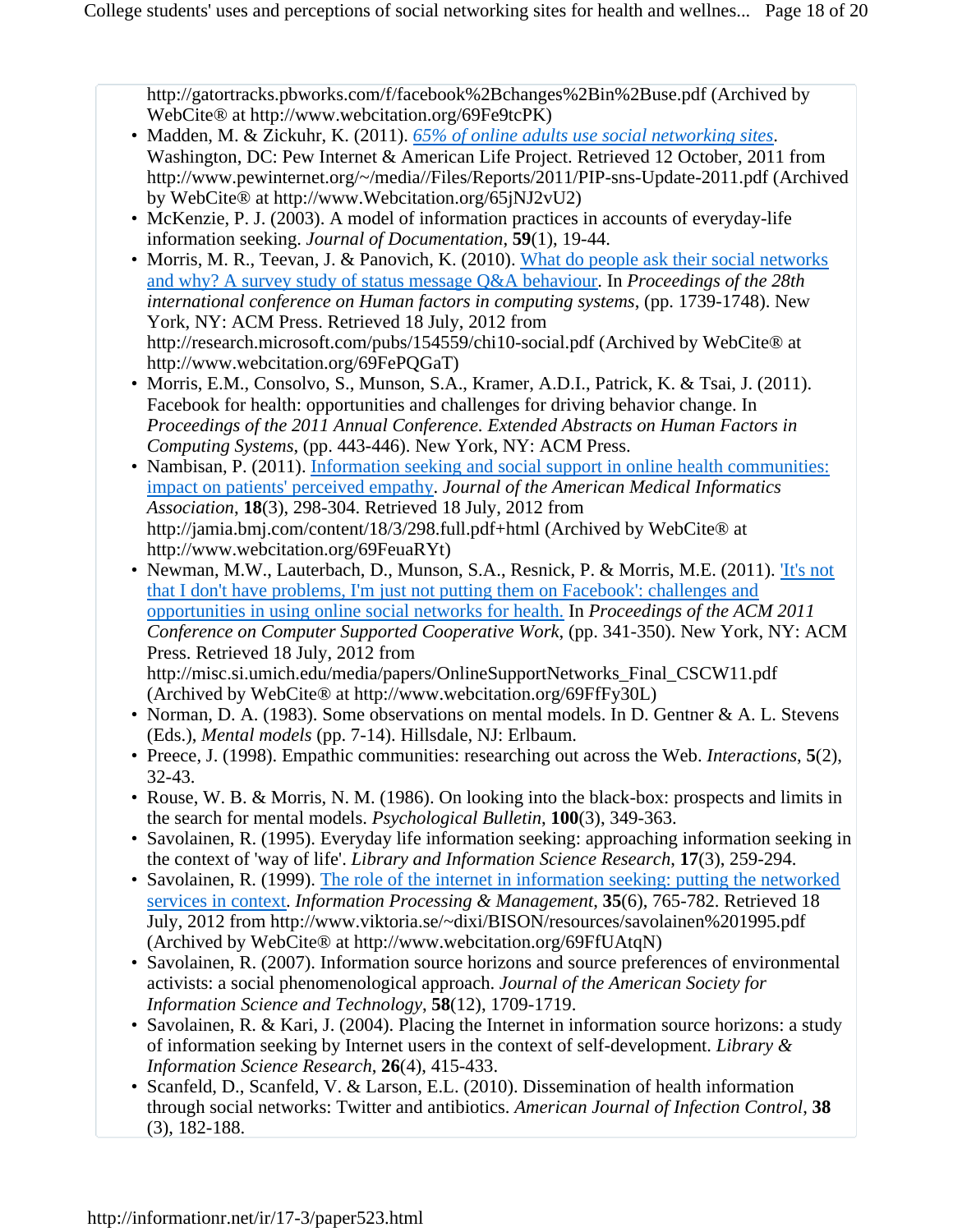- Skeels, M.M., Unruh, K.T., Powell, C. & Pratt, W. (2010). Catalyzing social support for breast cancer patients. In *Proceedings of the 28th International Conference on Human Factors in Computing Systems*, (pp.173-182.) New York, NY: ACM Press. Retrieved 18 July, 2012 from http://faculty.washington.edu/wpratt/Publications/pap1135-Skeels.pdf (Archived by WebCite® at http://www.webcitation.org/69Fg6KIy9)
- Smith, K.P. & Christakis, N.A. (2008). Social networks and health. *The Annual Review of Sociology*, **34**, 405-429.
- Spink, A. & Cole, C. (2001a). Information and poverty: information-seeking channels used by African American low-income households. *Library & Information Science Research*, **23**(1), 45-65.
- Spink, A. & Cole, C. (2001b). Introduction to the special issue: everyday life informationseeking research. *Library & Information Science Research*, **23**(4), 301-304.
- Wang, P., Hawk, W. B. & Tenopir, C. (2000). Users' interaction with World Wide Web resources: an exploratory study using a holistic approach. *Information Processing and Management*, **36**(2), 229-251.
- Wicks, P., Massagli, M., Frost, J., Brownstein, C., Okun, S., Vaughan, T., Bradley, R. & Heywood, J. (2010). Sharing health data for better outcomes on PatientsLikeMe. *Journal of Medical Internet Research*, **12**(2), e19. Accessed 12 December, 2011 from http://www.jmir.org/2010/2/e19/ (Archived by WebCite® at http://www.Webcitation.org/65jNQISxK
- Wilson, T.D. (1997). Information behaviour: an inter-disciplinary perspective. In P. Vakkari, R. Savolainen & B. Dervin, (Eds.), Information seeking in context: proceedings of an international conference on research in information needs, seeking and use in different contexts (pp. 39-50). London: Taylor Graham.
- Wing, R.R. & Jeffery, R.W. (1999). Benefits of recruiting participants with friends and increasing social support for weight loss and maintenance. *Journal of Consulting and Clinical Psychology*, **67**(1), 132-38.
- Young, R. M. (1983). Surrogates and mappings: two kinds of conceptual models for interactive devices. In D. Gentner & A. L. Stevens (Eds.), *Mental models* (pp. 35-52). Hillsdale, NJ: Lawrence Erlbaum Associates.
- Zhang, Y. & Wildemuth, B. M. (2009). Qualitative analysis of content. In B. Wildemuth (Ed.), *Applications of social research methods to questions in information and library science* (pp.308-319). Westport, CT: Libraries Unlimited.
- Zickuhr, K. (2010). *Generations 2010*. Washington, DC: Pew Internet & American Life Project. Retrieved on 17 October, 2011 from http://www.pewinternet.org/~/media//Files/Reports/2010/ PIP\_Generations\_and\_Tech10.pdf (Archived by WebCite® at http://www.Webcitation.org/65jNU8YHh

#### **How to cite this paper**

Zhang, Y. (2011). " College students' uses and perceptions of social networking sites for health and wellness information " *Information Research*, **17**(3) paper 523. [Available at http://InformationR.net/ir/17-3/paper523.html]

**Find other papers on this subject**

**Scholar Search** Google Search Bing

Check for citations, using Google Scholar

Tweet  $\langle 0$